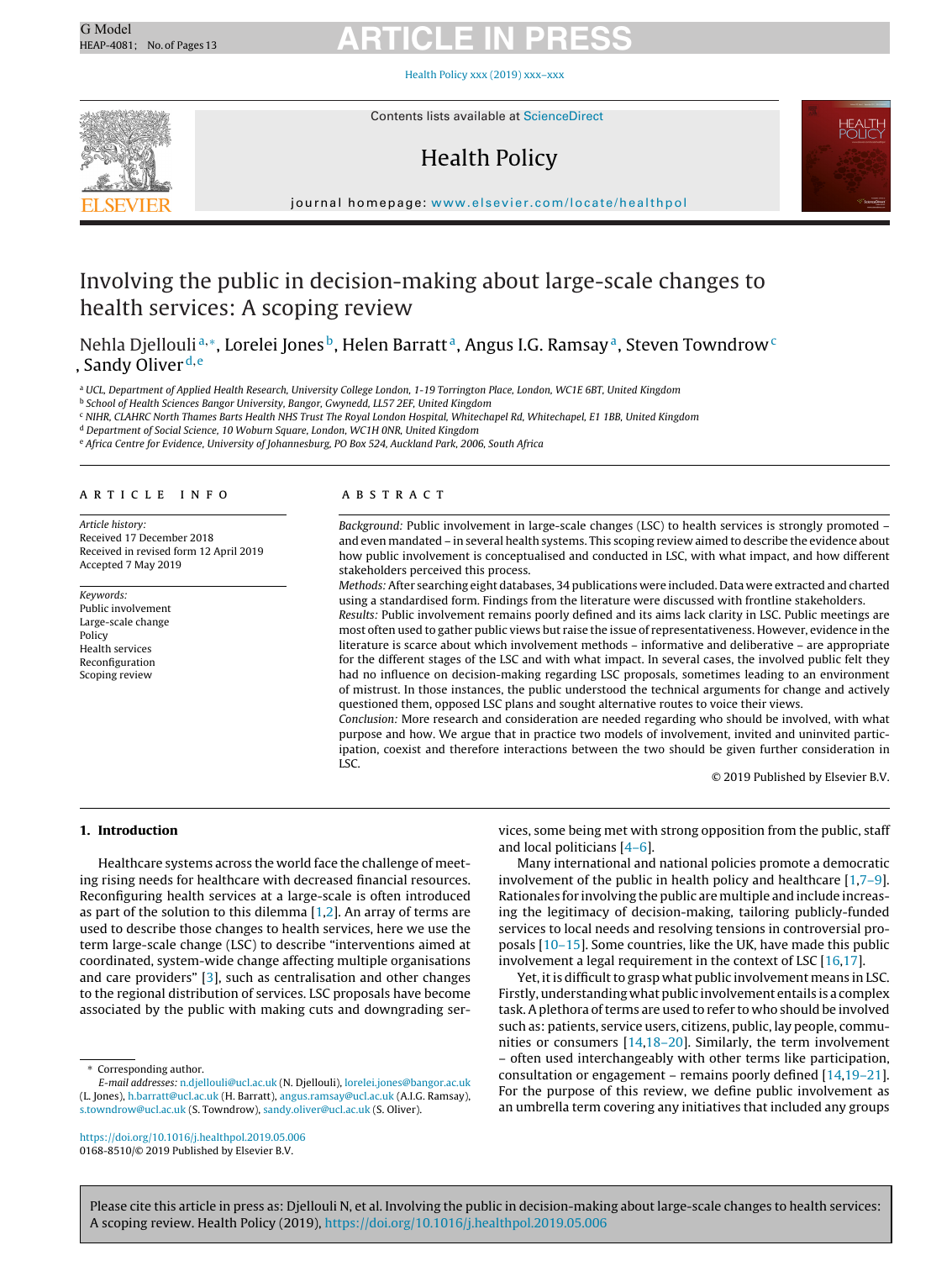#### **Table 1**

|  |  |  | Search terms and approach. |  |
|--|--|--|----------------------------|--|
|--|--|--|----------------------------|--|

| Key concept 1                                                                                                                                                                                          | Key concept 2                                                                                                                                                                                    |  |
|--------------------------------------------------------------------------------------------------------------------------------------------------------------------------------------------------------|--------------------------------------------------------------------------------------------------------------------------------------------------------------------------------------------------|--|
| ("patient" OR "public" OR "service")<br>user" OR "PPI" OR "lay" OR<br>"citizen" OR "communities" OR<br>"consumer" OR "healthwatch"<br>OR "community health council"<br>OR "local involvement network") | (("large-scale" OR "major" OR<br>"extensive") NEAR ("change" OR<br>"transformation" OR "reform" OR<br>"modification") NEAR ("service" OR<br>"healthcare" OR "system" OR "care"<br>OR "hospital") |  |
| NEAR/3                                                                                                                                                                                                 | <b>OR</b><br>(("reconfiguration" OR<br>"reorganisation" OR "redesign" OR<br>"restructuring") NEAR ("service"<br>OR "healthcare" OR "system" OR<br>"care" OR "hospital"))<br><b>OR</b>            |  |
| ("involvement" OR "engagement"<br>OR "participation" OR<br>"collaboration" OR<br>"consultation" OR<br>"representation" OR "voice" OR<br>"coproduction" OR "advocacy")                                  | (("service" OR "healthcare" OR<br>"system" OR "care" OR "hospital")<br>NEAR ("closure" OR "relocation"<br>OR "merger" OR "centralisation"))                                                      |  |

of the public (patients, carers, general public, patient/public representatives) in the process of LSC.

Secondly, despite being strongly promoted, or even mandated, in several health systems, little is known about how involvement is understood, interpreted or operationalised in practice [[15,19,22–24\].](#page-11-0) Moreover, with a large number of approaches available to healthcare managers seeking to involve the public [[25\]](#page-11-0) in the LSC process, it remains unclear which methods are most appropriate under different circumstances, especially in contested LSC plans, and evidence about the impact of involvement is sparse [[10,14,15,26\].](#page-11-0)

The review thus sought to answer the following questions:

- How is public involvement conceptualised in LSC?
- How is this involvement carried out in LSC?
- How do different stakeholders perceive the involvement process?
- What kind of impact does public involvement have in the LSC context?

#### **2. Methods**

A scoping review approach was chosen to answer our exploratory research questions with the aim of mapping the literature on the specific scope of public involvement in LSC and identify key concepts and gaps in knowledge and practice. It includes sources with different designs (e.g. qualitative research, commentaries, reviews, grey literature) and combines the review with inputs from stakeholders via a consultation [[27,28\].](#page-11-0)

#### 2.1. Literature search methods

This scoping review was conducted using Arksey & O'Malley's [[27\]](#page-11-0) framework stages, incorporating the enhancements proposed by Levac et al [[29\].](#page-11-0) The search strategy, developed and piloted in consultation with a health librarian, focused on the following databases: Health Management Information Consortium, PsycINFO, Cumulative Index to Nursing and Allied Health Literature, Cochrane Library, Scopus, Medline, Embase and Applied Social Sciences Index and Abstracts. The databases were searched to identify studies addressing the two key concepts that took into account the plethora of terms used to describe public involvement and LSC (Table 1).

<span id="page-1-0"></span>G Model G Model **ARTICLE IN PRESS** 

#### 2 N. Djellouli et al. / Health Policy xxx (2019) xxx–xxx

The retrieved articles were screened by ND based on the following inclusion criteria: a) publications describing any method(s) of involvement (e.g. public consultation, citizen jury, surveys, etc.) targeting any group(s) of the public (patients, carers, public, patient/public representatives); b) in the context of LSC to secondary and tertiary healthcare; and c) published from database inception to February 2018. The database search produced 3830 results (after removal of duplicates), which we reviewed by title and abstract according to the inclusion and exclusion criteria. 115 publications were identified for full-text review ([Fig.](#page-2-0) 1). To ensure reliability of the review, a random sample of 35 full-text publications was reviewed by all authors to refine the inclusion and exclusion criteria (including agreeing if the changes described qualified as large-scale change) and discuss key themes. ND then continued the screening process alone. Additionally, the reference lists of included articles were examined to look for additional relevant articles.

Following scoping review guidelines [[29\],](#page-11-0) data were extracted and charted using a standardised form, agreed by all authors, based on the research questions. The initial form was developed at the protocol stage to chart the following key information: study location; aims of the study; type of change; duration of the change; definition of public involvement; methods used; duration and timing of public involvement; who was involved; impact of involvement; evaluation of involvement; barriers and facilitators of involvement; views on the process; other relevant points. All authors met regularly to agree on data extraction and discuss emerging themes. In case of divergent views, consensus was reached following group discussion. During these meetings, the data extraction form was refined to include for example the perspective reported; and the public opposition, which was originally extracted under 'other relevant points'. A thematic analysis was then conducted by ND and reviewed by all authors, to identify concepts and themes in the data extracted. Codes and overarching themes were established both inductively from the data extracted and deductively from previous reviews of the literature on public involvement in other contexts. EPPI-Reviewer 4 was used to manage the data and support analysis.

#### 2.2. Stakeholder consultation methods

A consultation with stakeholders was designed to inform and validate findings from the review [\[27,29\].](#page-11-0) Here the purpose of the consultation was obtaining feedback from frontline stakeholders to determine if our findings resonated with their experience; sensitising the research team to issues that may or may not appear in the literature; and signposting the researchers towards relevant literature (in particular grey literature) not retrieved in this search. Participants targeted were anyone who is or was previously involved in public involvement in LSC – may that be as a manager, member of the public, patient, clinical staff, campaigner, consultant, academic, etc.

In order to reach people from different backgrounds and countries, the consultation took the form of a virtual consultation [\[30\].](#page-11-0) The consultation website – advertised through social media and professional networks – included a section about the research; a concise lay summary of the findings with the opportunity to comment on those, either anonymously or not; and the option to contact the researchers and receive updates on the research. 18 individuals from the UK and Canada chose to take part in the consultation and self-identified as a member of the public  $(n=3)$ , a member of a patient's group ( $n = 4$ ), a service user ( $n = 5$ ), a lay representative on Patient and Public Involvement locally  $(n = 1)$  and a member of our research advisory panel  $(n=5)$  – see section [2.3](#page-2-0)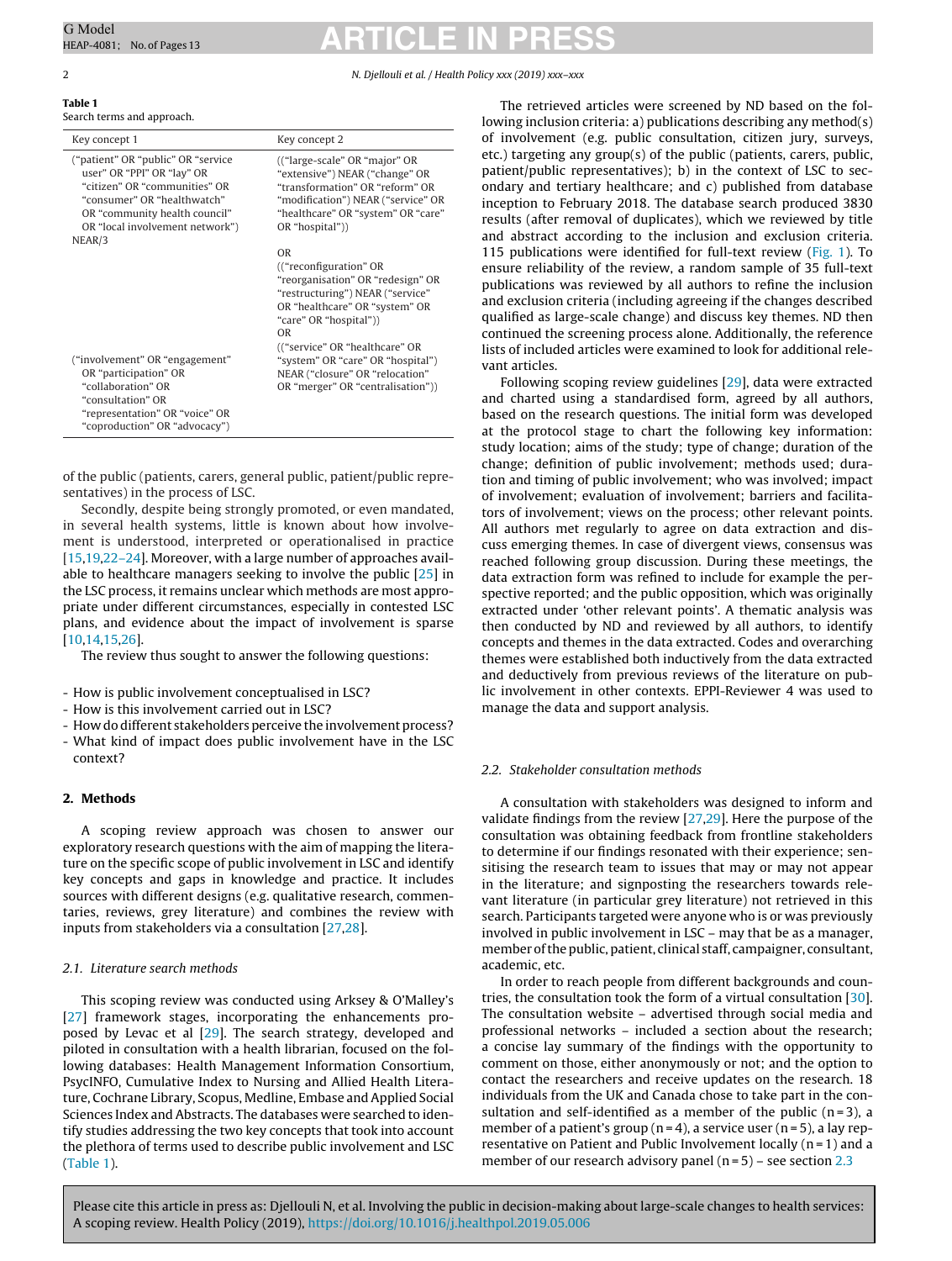#### N. Djellouli et al. / Health Policy xxx (2019) xxx-xxx

<span id="page-2-0"></span>

**Fig. 1.** Flow diagram of study selection process.

#### 2.3. Patient and public involvement in this research

The NIHR CLAHRC North Thames's Research Advisory Panel, made up of patients, carers and members of the public, reviewed the consultation website and provided written and oralfeedback on accessibility, format and content. Following the panel's feedback, we made several changes to the website such as adding an introduction to the home page, rewriting the section 'About the research' to simplify the language and add elements requested by the panel, explaining how the feedback from the consultation would be used and creating a mobile friendly version. The panel additionally gave suggestions on how to advertise the consultation. Given that some members of the panel had been involved in LSC, they also took part in this scoping review's consultation, as specified in section [2.2.](#page-1-0)

### **3. Results**

#### 3.1. Type of literature

After screening for eligibility, 34 publications were included. 4 publications are reviews that are described in [Table](#page-3-0) 2. The two older academic reviews focused on change (not exclusively focused on LSC) within health and other public services [[31\]](#page-11-0) or within mental health services [\[32\].](#page-11-0) Those reviews presented no overlap between their included studies and the studies included in this scoping review but offer some learnings for involvement in the context of change, integrated to our findings below. The Independent Reconfiguration Panel's review [[33\]](#page-11-0) offers an insight into the reasons LSC proposals are referred to this governmental body, with relevant information regarding the public involvement process integrated to our review findings. The most recent academic review [[15\]](#page-11-0) is a rapid review of service user engagement in health service reconfiguration in the UK, which overlaps with 8 of the studies and the 3 reviews mentioned above that we included in this scoping exercise. We therefore built on their findings focused solely on LSC; using a different methodology; broadening our scope to international studies; and including relevant important studies published since [[34–38\].](#page-11-0)

The remaining publications are diverse in their affiliations and types of analysis; covering public involvement in LSCs to various kinds of health services and have been classified in [Table](#page-4-0) 3. Interestingly, [Table](#page-4-0) 3 suggests that LSCs to acute services are accompanied by a higher intensity of public involvement, in many instances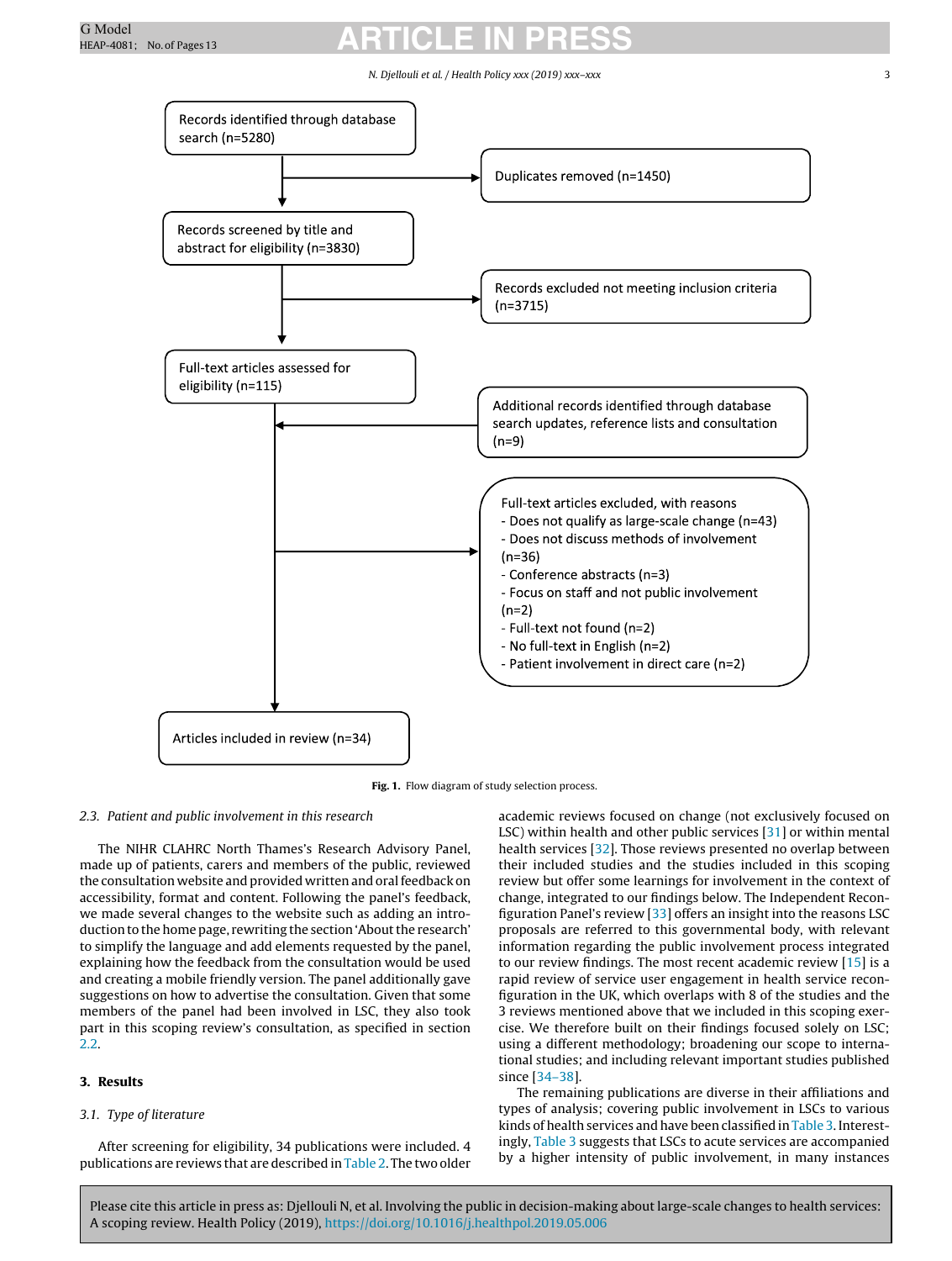#### 4 N. Djellouli et al. / Health Policy xxx (2019) xxx–xxx

#### <span id="page-3-0"></span>**Table 2** Description of the reviews included.

| Source                                             | Description                                                                                                                                                                                                                                                                                                       | Affiliation of authors &<br>Type of analysis                                |
|----------------------------------------------------|-------------------------------------------------------------------------------------------------------------------------------------------------------------------------------------------------------------------------------------------------------------------------------------------------------------------|-----------------------------------------------------------------------------|
| Crawford et al., 2003 [31]                         | 1108 papers included to review the literature on user involvement in change<br>management within health and other public services; and organisations in the<br>voluntary and private sectors. Majority of included papers from the UK.                                                                            | Academic Review<br>(organisational<br>perspective)                          |
| Dalton et al., 2015 [15]                           | Rapid review to assess knowledge on effective patient and public engagement<br>in large-scale health service reconfiguration. 32 UK studies included looking at<br>reconfiguration in eating disorder, emergency, maternity, mental health,<br>cancer and acute services; and health and social care integration. | Academic Review (health<br>services perspective)                            |
| Independent<br>Reconfiguration Panel,<br>2010 [33] | Review of proposals referred to the Independent Reconfiguration Panel.<br>Review looked at proposals to reconfigure maternity, children, emergency,<br>surgery, geriatrics, mental health, microbiology and cancer services and at<br>public engagement.                                                          | Government Review of<br>reasons LSC proposals were<br>referred to the panel |
| Rose et al., 2003 [32]                             | 112 publications (from UK, USA, Canada mainly) included to examine how<br>users and/or carers have been consulted about or involved in planning or<br>implementing organisational change within mental health services.                                                                                           | Academic Review<br>(organisational<br>perspective)                          |

reaching thousands of people. The findings are presented below under the main review questions.

a legal duty (in the UK) to consult the public in service delivery changes.

#### 3.2. How is public involvement conceptualised in LSC?

The literature included provides few insights into how public involvement is understood and interpreted by the relevant actors in relation to LSC. Definitions of involvement (and associated terms) are scarce as only two publications provided a definition. Indeed, Abelson [\[46\]](#page-12-0) refers to 'participation' as "actions taken with the objective of influencing a decision-making process" while Rutter et al [[43\]](#page-12-0) mention that 'consultation' is "a model in which professionals retain control of both the process and outcomes of user involvement".

Yet it is worth mentioning that the UK non-academic literature uses the terms 'consultation', 'involvement' and 'engagement' distinctively. Namely 'consultation' is used to describe the formal period required to fulfil the NHS' legal duty to consult the public when health services are to be changed  $[16,17]$ . In contrast, the term 'engagement' is used to refer to involvement activities undertaken before the formal 'consultation'. 'Involvement' – employed less often – is used to refer to public involvement in general, when not referring to a timeframe, or to refer to involvement of other stakeholders such as clinicians and local politicians.

Moreover, there is little or no mention of conceptual frameworks or guidelines that may have been used in this context. None of the participant analyses mentioned models or guidelines used to plan their involvement activities, except in one instance  $[63]$  where it was mentioned that the draft interim guidance issued by the Scottish Executive Health Department [\[64\]](#page-12-0) was followed. Authors of four academic studies [[32,](#page-11-0)[40,43,44\]](#page-12-0) either mentioned or refer-enced Arnstein's ladder [\[65\],](#page-12-0) while another academic study [[35\]](#page-11-0) described the International Association for Public Participation's Spectrum [[66\].](#page-12-0)

Some academic authors and external consultants  $[15,31,40,43,45,47,50,61]$  $[15,31,40,43,45,47,50,61]$  $[15,31,40,43,45,47,50,61]$  highlighted that clear aims for involvement activities and linking those aims to how the public's input will be used are prerequisites for success and will contribute to manage the public's expectations. Conversely, some of those academic studies [[15,31,](#page-11-0)[40,44\]](#page-12-0) indicated that little formal thinking was done at the planning level, regarding what is public involvement, who to involve and how to conduct involvement. Another academic study [[53\]](#page-12-0) further explained that the purpose of involvement is often lost during implementation, and is reduced to the need to prove involvement was undertaken rather than achieving its aims and benefits. Looking at the participant analyses, only a few [[57–60,62\]](#page-12-0) mention the purpose of involving the public, namely because it is

### 3.3. How is public involvement carried out in LSC?

#### 3.3.1. Who is the public involved?

The first point of interest when examining how public involvement was carried out in LSC is that there is little reference to which groups of the public were involved. Most sources refer to "service users", "patients", or "members of the public" being involved – and in some maternity and/or paediatric service changes [\[36,](#page-11-0)[57,61\],](#page-12-0) "parents and children" – without further details. It is not clear either (except in 3 cases [[49,54,56\]\)](#page-12-0) if population groups generally most affected by inequalities to healthcare access, such as populations from disadvantaged areas and ethnic minorities, have been involved.

Only two publications  $[37,38]$  offer limited details about lay representatives involved. In one case [\[37\],](#page-11-0) a lay member was identified as having musculoskeletal problems and another lay member had a background "as a non-executive director of primary care trust". In the other case  $[38]$ , the authors describe "the lone activist who was appointed to the project board as effective because of previous professional political experience, his ability in committee work, history as a campaigner for stroke service quality and even his challenging approach". The impact of their backgrounds on their role as lay representatives is not discussed, only their recruitment and their potential representativeness (or not) of the general public.

Indeed, several authors and some participants in academic studies [\[37,38,](#page-11-0)[40,43,45–47\]](#page-12-0) raised the issue of representativeness. The concern was that public meetings are dominated by interest groups and therefore are not representative of the general public's views [\[45–47\].](#page-12-0) Whilst concern with lay representatives in committees was that as individual contributors, sometimes selected for their previous experiences as lay contributors,they are unrepresentative of the public [[37,38,](#page-11-0)[40,43\].](#page-12-0) Hence some authors from various affiliations [\[47,48,56,60,61\]](#page-12-0) commented that involvement activities taking place directly in the community rather than the boardroom or town hall meeting are more effective in engaging with the general public.

#### 3.3.2. Methods for public involvement

Public meetings (also called town hall meetings) were privileged by healthcare managers in 20 – all cases of high public involvement intensity – out of the 27 LSCs described in  $Table 3$  $Table 3$ . Publications from various affiliations [\[43,45,47,50,51,62\]](#page-12-0) criticised public meetings for being poorly attended by the larger community and for providing a platform to overrepresented interest groups to put forward their interests rather than being a platform to represent the views of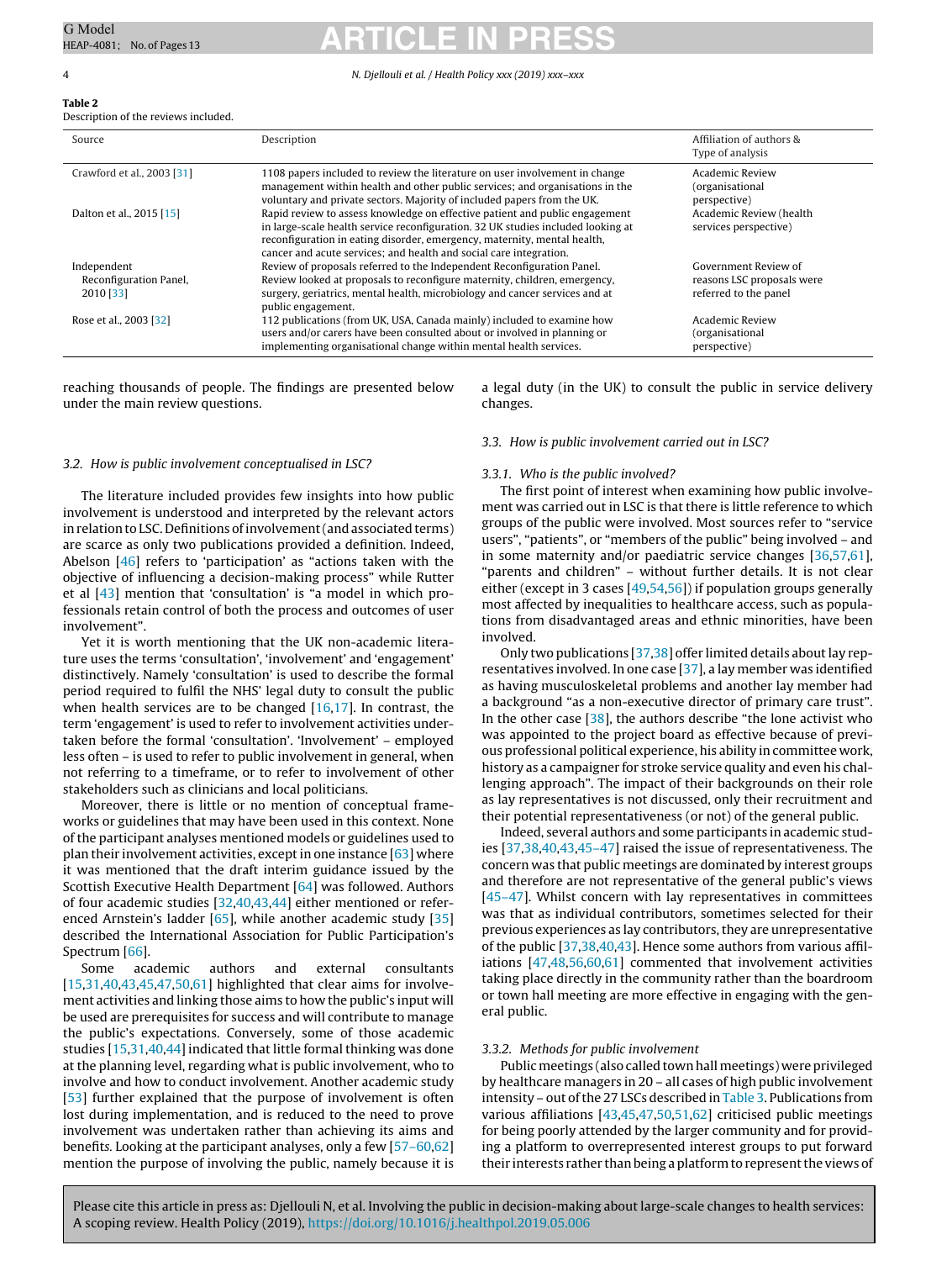<span id="page-4-0"></span>

|                      | $\frac{1}{2}$                                                       |
|----------------------|---------------------------------------------------------------------|
|                      |                                                                     |
|                      |                                                                     |
|                      | ֧֧֧֧֓֓֓֓֓֓֓֓֓֓֓֓֓֓֓֓֓֓֓֓֓֓֓֓֓֓֓֓֓֓֓֓֓֟֓֡֟֓֡֟֓֡֟֓֡֟֡֟֡֡֟֓֡֟֓֡֟֡֟֡֬֩֓ |
|                      |                                                                     |
|                      |                                                                     |
|                      |                                                                     |
| $\frac{1}{2}$        |                                                                     |
|                      |                                                                     |
|                      |                                                                     |
|                      |                                                                     |
| ĺ                    |                                                                     |
|                      |                                                                     |
|                      | フェニュー                                                               |
|                      |                                                                     |
| $\ddot{\phantom{0}}$ |                                                                     |
|                      |                                                                     |
| $\ddot{\phantom{0}}$ |                                                                     |
|                      |                                                                     |
| l                    |                                                                     |
|                      |                                                                     |
|                      | Ï                                                                   |
|                      |                                                                     |
|                      |                                                                     |
|                      |                                                                     |
|                      |                                                                     |
|                      |                                                                     |
|                      | ĺ                                                                   |
|                      | icion m/                                                            |
|                      |                                                                     |
|                      |                                                                     |
|                      |                                                                     |
|                      |                                                                     |
|                      |                                                                     |
|                      |                                                                     |
|                      |                                                                     |
|                      |                                                                     |
|                      |                                                                     |
|                      |                                                                     |
|                      |                                                                     |
|                      |                                                                     |
|                      |                                                                     |
|                      |                                                                     |
|                      |                                                                     |
|                      |                                                                     |
|                      |                                                                     |
|                      |                                                                     |
|                      |                                                                     |
|                      | services:                                                           |

| Publications describing LSCs with low public involvement intensity defined as: unique method used and/or less than 50 people included<br>Methods: 2 decision conferences including 5<br>LSC: Priority setting in eating disorders services<br>Affiliation: Academic<br>Airoldi, 2013 [39]<br>patients & caregivers and 1 follow-up meeting<br>Timing: Not specified<br>Analysis: Academic study (socio-technical<br>Location: England - Sheffield<br>system perspective)<br>Duration: Not specified |
|-----------------------------------------------------------------------------------------------------------------------------------------------------------------------------------------------------------------------------------------------------------------------------------------------------------------------------------------------------------------------------------------------------------------------------------------------------------------------------------------------------|
|                                                                                                                                                                                                                                                                                                                                                                                                                                                                                                     |
|                                                                                                                                                                                                                                                                                                                                                                                                                                                                                                     |
|                                                                                                                                                                                                                                                                                                                                                                                                                                                                                                     |
|                                                                                                                                                                                                                                                                                                                                                                                                                                                                                                     |
| Affiliation: Academic<br>Gold et al., 2005 [40]<br>LSC: New cancer care system (with transfer of<br>Methods: Regional councils and network                                                                                                                                                                                                                                                                                                                                                          |
| responsibility to the regional level)<br>planning committees that included consumers<br>Analysis: Academic study (social science                                                                                                                                                                                                                                                                                                                                                                    |
| or patients of cancer care<br>perspective) evaluating the processes of                                                                                                                                                                                                                                                                                                                                                                                                                              |
| Timing: Not specified<br>involving patients in network development                                                                                                                                                                                                                                                                                                                                                                                                                                  |
| Location: Canada - Ontario province Duration:<br>Not specified                                                                                                                                                                                                                                                                                                                                                                                                                                      |
| LSC: Whole scale transformation kidney,<br>Greenhalgh et al., 2009 [41] Greenhalgh et al.,<br>Methods: Patients representatives in projects'<br>Affiliation: Academic                                                                                                                                                                                                                                                                                                                               |
| stroke and sexual health services<br>Analysis: Academic study (organisational<br>2011 [42]<br>steering groups and subgroups, with                                                                                                                                                                                                                                                                                                                                                                   |
| occasional patient chair (Kidney and Stroke);<br>perspective) evaluating the LSC (Public                                                                                                                                                                                                                                                                                                                                                                                                            |
| mystery shoppers (Sexual health)<br>involvement not the main focus)                                                                                                                                                                                                                                                                                                                                                                                                                                 |
| Timing: Not specified                                                                                                                                                                                                                                                                                                                                                                                                                                                                               |
| Location: England - London Duration: 3 years                                                                                                                                                                                                                                                                                                                                                                                                                                                        |
| LSC: Merger with other provider of mental<br>Rutter et al., 2004 [43]<br>Methods: User representatives from existing<br>Affiliation: Academic                                                                                                                                                                                                                                                                                                                                                       |
| health services<br>user groups at Trust meetings<br>Timing: Not specified                                                                                                                                                                                                                                                                                                                                                                                                                           |
| Analysis: Academic study (social science                                                                                                                                                                                                                                                                                                                                                                                                                                                            |
| Location: England – London Duration: Not<br>perspective)                                                                                                                                                                                                                                                                                                                                                                                                                                            |
| specified                                                                                                                                                                                                                                                                                                                                                                                                                                                                                           |
| Methods: Advisory committee, planning<br>Thurston et al., 2006 [44]<br>LSC: Regional reorganisation including hospital<br>Affiliation: Academic                                                                                                                                                                                                                                                                                                                                                     |
| closure (focus on women's health services)<br>committees, partnership with the Salvation                                                                                                                                                                                                                                                                                                                                                                                                            |
| Army                                                                                                                                                                                                                                                                                                                                                                                                                                                                                                |
| Timing: Not specified<br>Analysis: Academic study (social science                                                                                                                                                                                                                                                                                                                                                                                                                                   |
| Location: Canada - Alberta province Duration:<br>perspective)                                                                                                                                                                                                                                                                                                                                                                                                                                       |
| Not specified                                                                                                                                                                                                                                                                                                                                                                                                                                                                                       |
| Publications describing LSCs with high public involvement intensity defined as: combination of methods used and/or more than 50 people included                                                                                                                                                                                                                                                                                                                                                     |
| LSC: Healthcare restructuring process with<br>Methods: Public meetings & over 30,000<br>Affiliation: Academic<br>Abelson & Lomas, 1996 [45]                                                                                                                                                                                                                                                                                                                                                         |
| letters, tear-off forms, calls, petitions and flyers<br>reallocation and reconfiguration of health                                                                                                                                                                                                                                                                                                                                                                                                  |
| were received in response to the options<br>services                                                                                                                                                                                                                                                                                                                                                                                                                                                |
| proposed                                                                                                                                                                                                                                                                                                                                                                                                                                                                                            |
| Timing: Multiple opportunities for public input<br>Analysis: Academic study (social science                                                                                                                                                                                                                                                                                                                                                                                                         |
| and discussion before proposals were<br>perspective)<br>Abelson, 2001 [46]                                                                                                                                                                                                                                                                                                                                                                                                                          |
| Location: Canada - 3 Ontario communities<br>developed [Community 1]. A very short period<br>Duration: 1995-1999<br>of time for public input into a limited set of                                                                                                                                                                                                                                                                                                                                   |
| proposals [Community 2]. Public input sought                                                                                                                                                                                                                                                                                                                                                                                                                                                        |
| after plans were formulated [Community 3].                                                                                                                                                                                                                                                                                                                                                                                                                                                          |
| Axler et al., 1997 [47]<br>LSC: Restructuring of hospitals<br>Methods: 1st series of public forums, public<br>Affiliation: Academic, consultancy & health                                                                                                                                                                                                                                                                                                                                           |
| deputations, written submissions, cable<br>service management                                                                                                                                                                                                                                                                                                                                                                                                                                       |
| television call-in program. 2nd series of public                                                                                                                                                                                                                                                                                                                                                                                                                                                    |
| forums advertised through announcements in                                                                                                                                                                                                                                                                                                                                                                                                                                                          |
| community and ethnic papers, radio, TV                                                                                                                                                                                                                                                                                                                                                                                                                                                              |
| stations, poster and flyer distribution to                                                                                                                                                                                                                                                                                                                                                                                                                                                          |
| Location: Canada - Toronto<br>community centres and malls, and notices in                                                                                                                                                                                                                                                                                                                                                                                                                           |
| Duration: Restructuring study took place<br>hospital newsletters.                                                                                                                                                                                                                                                                                                                                                                                                                                   |
| Timing: 1st series took place in October and<br>Analysis: Participant analysis<br>between 1993 and 1995                                                                                                                                                                                                                                                                                                                                                                                             |
| November 1994. 2nd series took place after the<br>release of the Final Report in October 1995.                                                                                                                                                                                                                                                                                                                                                                                                      |

N. Djellouli et al. / Health

Policy xxx (2019)

xxx–xxx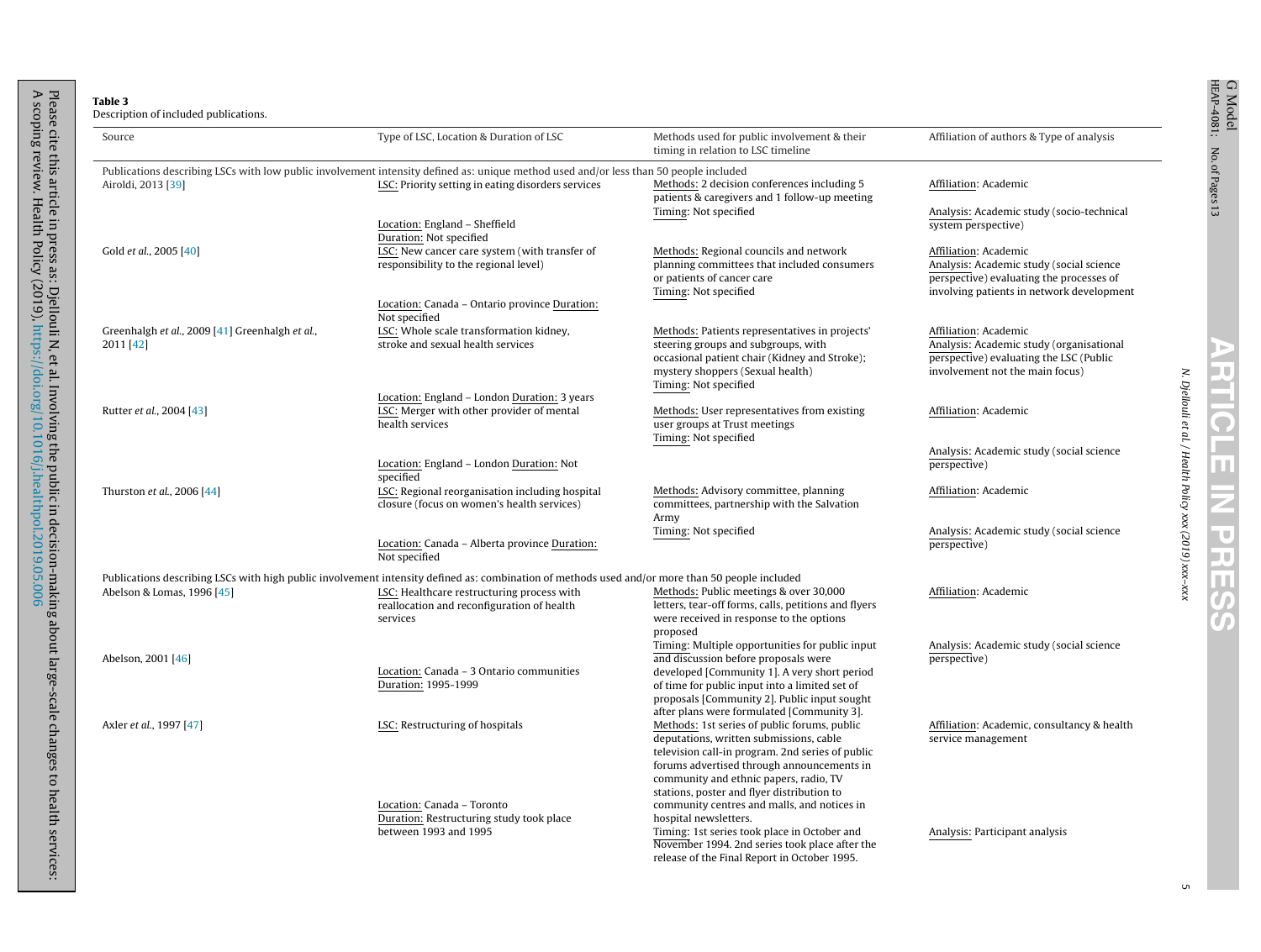|  | Table 3 (Continue |
|--|-------------------|
|--|-------------------|

Please

A scoping

review.

Health

Policy

(2019),

cite this

article in press as:

Djellouli

N, et al.

Involving

the public in

<https://doi.org/10.1016/j.healthpol.2019.05.006>

decision-making

about

large-scale

changes

to health

services:

| Source                    | Type of LSC, Location & Duration of LSC                                                                             | Methods used for public involvement & their<br>timing in relation to LSC timeline                                                                                                                                                                                                                                                                                                                                                                                                                                                                                                                                                                                      | Affiliation of authors & Type of analysis                                                |
|---------------------------|---------------------------------------------------------------------------------------------------------------------|------------------------------------------------------------------------------------------------------------------------------------------------------------------------------------------------------------------------------------------------------------------------------------------------------------------------------------------------------------------------------------------------------------------------------------------------------------------------------------------------------------------------------------------------------------------------------------------------------------------------------------------------------------------------|------------------------------------------------------------------------------------------|
| Barratt et al., 2015 [34] | LSC: Consolidation of emergency care on fewer<br>sites<br>Location: England - Urban area<br>Duration: Not specified | Methods: Public meetings and debates; focus<br>groups; road shows; meetings in hospitals; GP<br>events; consultation document (distributed to<br>GP practices, libraries, hospitals, other health<br>sites, pharmacies, patient groups and local<br>authority offices); website created with<br>possibility to respond online; advertisements<br>placed in local papers; other publications<br>(factsheets, frequently asked questions, public<br>letter outlining senior local clinicians'<br>support); final engagement event to present<br>consultation findings to local stakeholders and<br>gather views about further issues; a number of<br>petitions submitted | Affiliation: Academic<br>Analysis: Academic study<br>(organisational/policy perspective) |
| Carver et al., 2011 [48]  | LSC: Centralisation of inpatient and emergency                                                                      | Timing: Not specified<br>Methods: More than 160 public events (along                                                                                                                                                                                                                                                                                                                                                                                                                                                                                                                                                                                                   | Affiliation: Health service management                                                   |
|                           | services<br>Location: England - Hertfordshire                                                                       | 120 internal events for staff); 22 public<br>meetings/drop-ins; events in 32 different<br>towns and village; distribution of 400,000<br>summary leaflets and consultations<br>questionnaires; 3700 full consultation<br>documents; creation of website; provided<br>information contributing to more than 140<br>news articles and letters in the local press                                                                                                                                                                                                                                                                                                          | Analysis: Participant analysis                                                           |
|                           | Duration: Not specified                                                                                             | Timing: A two-month discussion period<br>preceded the formal consultation                                                                                                                                                                                                                                                                                                                                                                                                                                                                                                                                                                                              |                                                                                          |
| Caseley, 2010 [49]        | LSC: Reconfiguration of acute services                                                                              | Methods: 309 meetings with stakeholder<br>groups (111 of these meetings with                                                                                                                                                                                                                                                                                                                                                                                                                                                                                                                                                                                           | Affiliation: Consultancy                                                                 |
|                           | Location: England - London                                                                                          | organisations working with under-represented<br>groups); 4 major public events (attended by<br>almost 700 people); 700,000 consultation<br>documents distributed to households,<br>businesses, NHS and community organisations;<br>8000 questionnaires returned; 1306 calls,<br>emails and letters received submitted<br>Timing: Not specified                                                                                                                                                                                                                                                                                                                         | Analysis: Participant analysis                                                           |
|                           | Duration: Not specified                                                                                             |                                                                                                                                                                                                                                                                                                                                                                                                                                                                                                                                                                                                                                                                        |                                                                                          |
| Edwards, 1995 [50]        | LSC: Centralisation of acute services, including<br>closure                                                         | Methods: more than 10,000 consultation<br>documents; 150,000 summaries; 50 public<br>meetings held; 500 letters (most opposing the<br>proposals)                                                                                                                                                                                                                                                                                                                                                                                                                                                                                                                       | Affiliation: Consultancy                                                                 |
|                           | Location: England - London<br>Duration: Not specified                                                               | Timing: Not specified                                                                                                                                                                                                                                                                                                                                                                                                                                                                                                                                                                                                                                                  | Analysis: Participant analysis                                                           |
| Foley et al., 2017 [35]   | LSC: Region-level reconfiguration of urgent<br>and emergency care systems                                           | Methods: Public meetings to share information<br>[North East]; Engagement meetings with local<br>stakeholders to inform of changes [Mid-West];<br>Public meetings, press releases, media<br>campaigns, representatives from various<br>backgrounds in planning and implementation<br>groups [South]                                                                                                                                                                                                                                                                                                                                                                    | Affiliation: Academic                                                                    |
|                           | Location: Ireland - North East, Mid-West and<br>South regions<br>Duration: Not specified                            | Timing: Not specified                                                                                                                                                                                                                                                                                                                                                                                                                                                                                                                                                                                                                                                  | Analysis: Academic study (policy/health<br>service research perspective)                 |
| Garnett, 1999 [51]        | LSC: Acute services reconfiguration                                                                                 | Methods: 13 public meetings                                                                                                                                                                                                                                                                                                                                                                                                                                                                                                                                                                                                                                            | Affiliation: Unclear                                                                     |

<sup>C Model</sup> NARTICLE IN PRESS<br>HEAP-4081; No.of Pare=13 **ARTICLE IN PRESS** 

No. of Pages13

G Model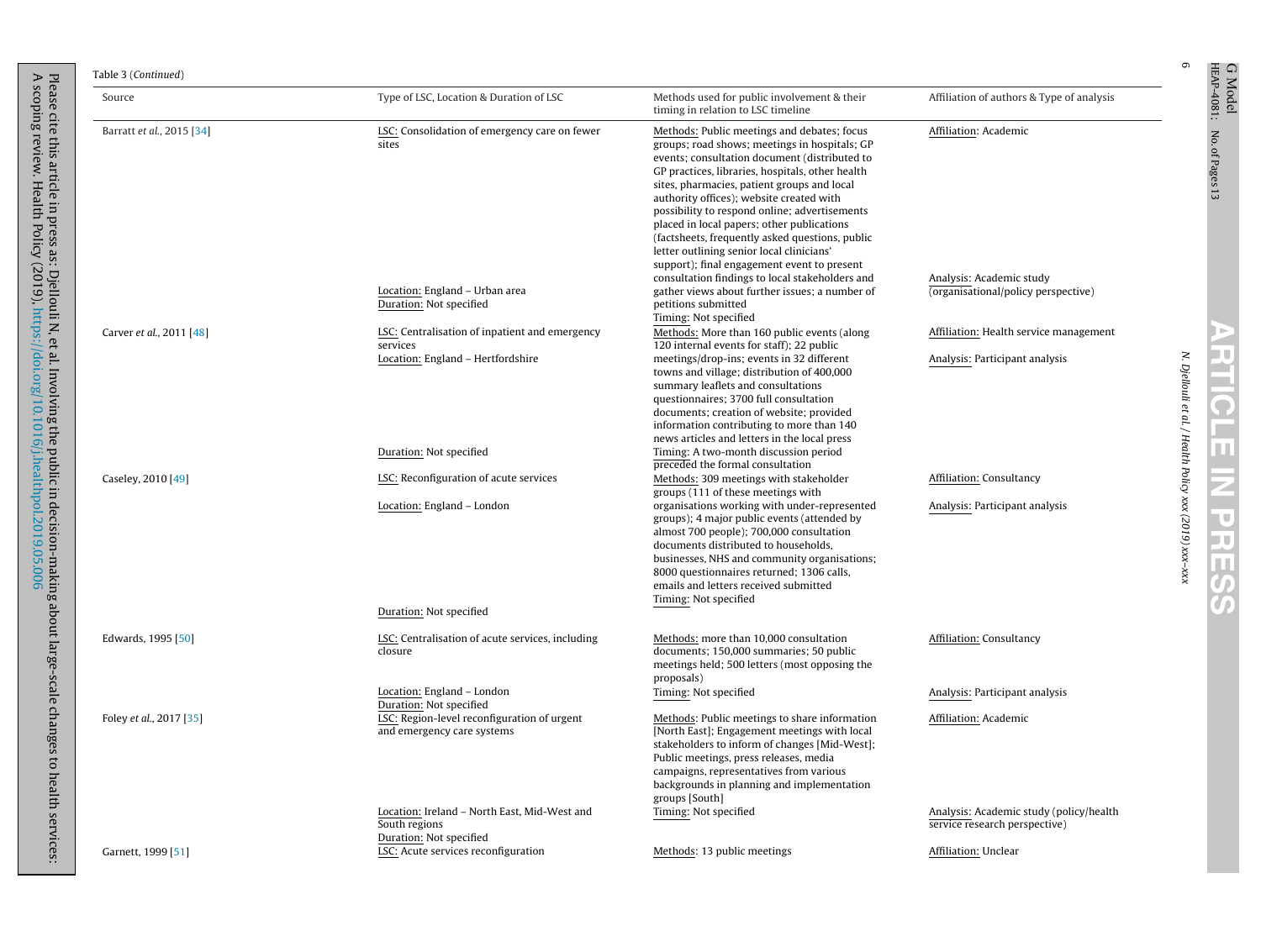| IEAP-4081       | 9<br>Mode |
|-----------------|-----------|
| No. of Pages 13 |           |

h s

N. Djellouli et al. / Health

Policy xxx (2019)

xxx–xxx

Table 3 (Continued)

| Source                                 | Type of LSC, Location & Duration of LSC                                                                                                                                 | Methods used for public involvement & their<br>timing in relation to LSC timeline                                                                                                                                                                                                                                                                                                  | Affiliation of authors & Type of analysis                                                                                             |
|----------------------------------------|-------------------------------------------------------------------------------------------------------------------------------------------------------------------------|------------------------------------------------------------------------------------------------------------------------------------------------------------------------------------------------------------------------------------------------------------------------------------------------------------------------------------------------------------------------------------|---------------------------------------------------------------------------------------------------------------------------------------|
|                                        | Location: England -                                                                                                                                                     | Timing: 3-month public consultation launched<br>a year after publications of plans                                                                                                                                                                                                                                                                                                 | Analysis: Unclear                                                                                                                     |
|                                        | Kidderminster<br>Duration: Not specified                                                                                                                                |                                                                                                                                                                                                                                                                                                                                                                                    | (Management perspective)                                                                                                              |
| Goodwin & Rhodes, 1996 [52]            | LSC: Acute services reconfiguration                                                                                                                                     | Methods: 40 meetings: 3 large public<br>meetings; home visits; 80,000 leaflets, 6000<br>full consultation documents; Freephone line;<br>survey with 1000 participants                                                                                                                                                                                                              | Affiliation: Health service management<br>(Leadership level)                                                                          |
|                                        | Location: England - Manchester<br>Duration: Not specified                                                                                                               | Timing: Changes implemented 6 months after<br>public consultation                                                                                                                                                                                                                                                                                                                  | Analysis: Participant analysis                                                                                                        |
| Jones & Exworthy, 2015 [36]            | LSC: Centralisation of emergency and<br>maternity services                                                                                                              | Methods: public meetings; board meetings (in<br>one instance, about 200 members of the public<br>in attendance)                                                                                                                                                                                                                                                                    | Affiliation: Academic<br>Analysis: Academic study (social science<br>perspective)                                                     |
|                                        | Location: England - A county Duration: Not<br>specified                                                                                                                 | Timing: Not specified                                                                                                                                                                                                                                                                                                                                                              |                                                                                                                                       |
| Mahadkar et al., 2012 [53]             | LSC: Reorganisation of community services                                                                                                                               | Methods: County wide questionnaire;<br>responses received by e-mail, in paper-based<br>form (including petitions and letters from<br>various organisations) and via a web-based                                                                                                                                                                                                    | Affiliation: Academic                                                                                                                 |
|                                        | Location: England - A county Duration: Not<br>specified                                                                                                                 | questionnaire; total of 876 questionnaires and<br>78 letters received<br>Timing: Not specified                                                                                                                                                                                                                                                                                     | Analysis: Academic study (asset management<br>perspective)                                                                            |
| Martin et al., 2018 [37]               | LSC: System-wide health service<br>reconfiguration Location: England - 2 regions<br>Duration: Not specified                                                             | Methods: Public involvement<br>groups/committees for transformation<br>programmes; formal consultation                                                                                                                                                                                                                                                                             | Affiliation: Academic                                                                                                                 |
|                                        |                                                                                                                                                                         | Timing: Not specified                                                                                                                                                                                                                                                                                                                                                              | Analysis: Academic study (policy/health<br>service research perspective)                                                              |
| McKevitt et al., 2018 [38]             | LSC: Major system change to acute stroke<br>services                                                                                                                    | Methods: Stakeholder information and<br>consultations events; lay membership of                                                                                                                                                                                                                                                                                                    | Affiliation: Academic [38], consultancy [54]                                                                                          |
| Ipsos MORI, 2009 [54]                  | Location: England - Greater Manchester (GM)<br>& London                                                                                                                 | governance structures [GM & London]; 300<br>people attended 11 events, 46 health fairs,<br>website with 14,000 visitors, consultation<br>document, adverts, social media, 8611<br>questionnaires returned, 1010 emails, letters<br>and calls received from individuals and<br>organisations [London]                                                                               | Analysis: Academic study (social science<br>perspective) based on evaluation of LSC<br>implementation [38], participant analysis [54] |
|                                        | Duration: Not specified                                                                                                                                                 | Timing: 3 stakeholder engagement events GM<br>Over 8 months between 2007-2008 [GM]; First<br>consultation ran from November 2007 to<br>March 2008 and the second one from January<br>to May 2009 [London]                                                                                                                                                                          |                                                                                                                                       |
| Moore (2006) [55]                      | LSC: Downgrading of acute services                                                                                                                                      | Methods: pre-consultation engagement<br>followed by public meetings, consultation                                                                                                                                                                                                                                                                                                  | Affiliation: Journalistic                                                                                                             |
|                                        | Location: UK - Surrey and Sussex                                                                                                                                        | document that can be responded to, workshops<br>Timing: Period of engagement before<br>consultation - Public consultation started a                                                                                                                                                                                                                                                | Analysis: Unclear                                                                                                                     |
| NHS Clinical Commissioners (2015) [56] | Duration: Not specified<br>LSC: Reorganisation of maternity and<br>paediatric services [East Sussex], hospital<br>services & health and social care integration<br>[GM] | year after publication of plans<br>Methods: discussion phase with the public<br>followed by focus groups, interviews, events in<br>the community (shopping centres, community<br>venues and networks) and articles in the press<br>[East Sussex]; community events (market,<br>shopping centres, football matches, tram),<br>public meetings, partnership with local radio<br>[GM] | Affiliation: Health service management<br>(Commissioning level)                                                                       |

 $\overline{\phantom{a}}$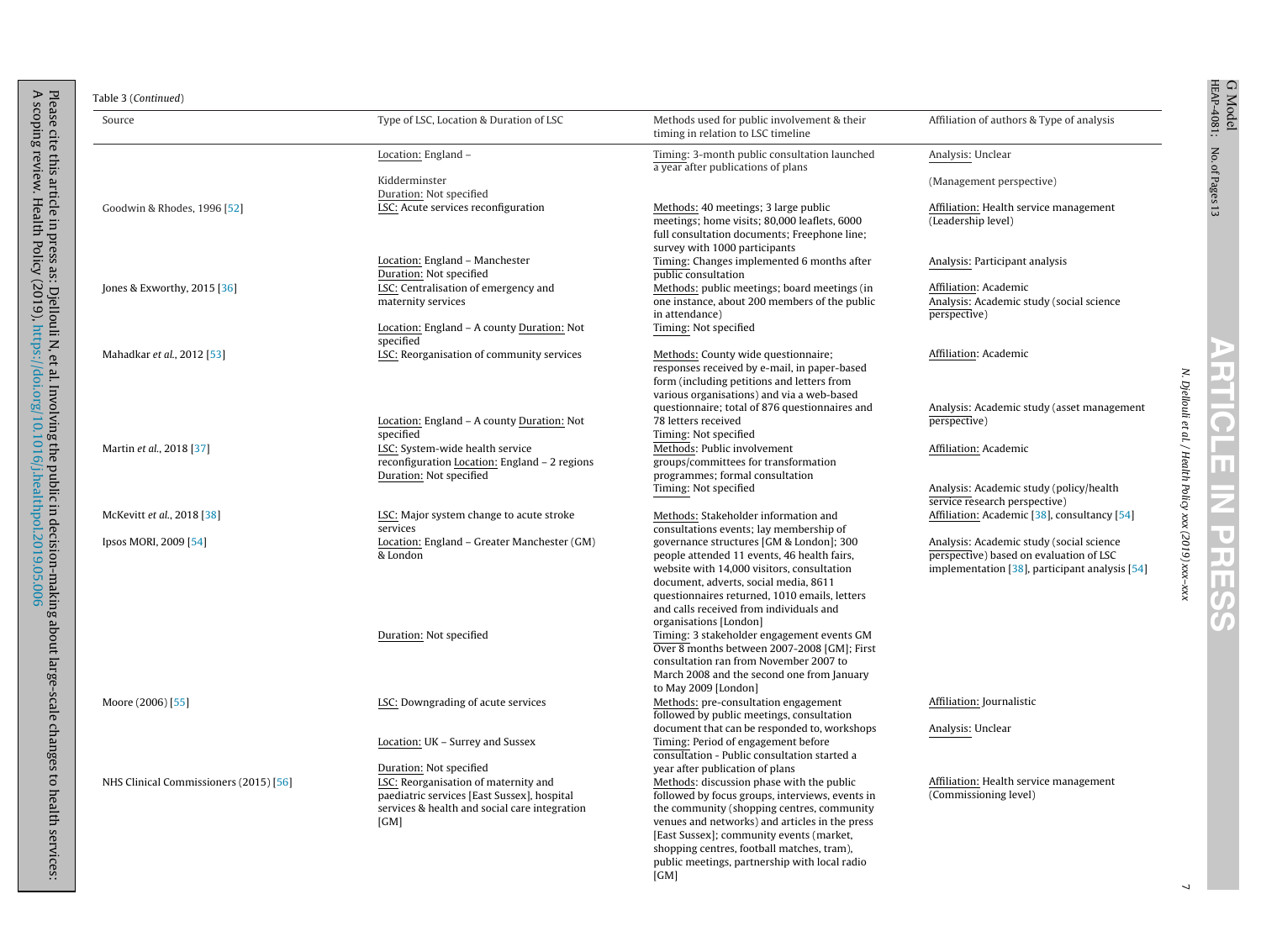$\infty$ 

**ARTICLE IN PRESS** 

| Source                         | Type of LSC, Location & Duration of LSC                                                  | Methods used for public involvement & their<br>timing in relation to LSC timeline                                                                                                            | Affiliation of authors & Type of analysis                    |
|--------------------------------|------------------------------------------------------------------------------------------|----------------------------------------------------------------------------------------------------------------------------------------------------------------------------------------------|--------------------------------------------------------------|
|                                |                                                                                          |                                                                                                                                                                                              | Analysis: Independent                                        |
|                                | Location: England<br>Duration: Not specified                                             | Timing: 3-month engagement to draft plans<br>followed by formal consultation from January<br>to April 2014 [East Sussex]; not specified [GM]                                                 |                                                              |
| NHS Confederation (2013a) [57] | LSC: Reorganisation of maternity services<br>(including closure)                         | Methods: Pre-consultation engagement;<br>public feedback gathered during formal                                                                                                              | Affiliation: Health service management<br>(Leadership level) |
|                                |                                                                                          | consultation via a response form, online and at<br>a series of public meetings, stakeholders'<br>meetings, letters, articles in relevant local and<br>national media, and website updates; a |                                                              |
|                                | Location: England - Sandwell and Birmingham<br>Duration: From April 2009 to October 2011 | 'ground-breaking' event; distribution of<br>posters and postcards<br>Timing: Formal consultation took place<br>between October and December 2009                                             | Analysis: Participant analysis                               |
| NHS Confederation (2013b) [58] | LSC: Acute services centralisation                                                       | Methods: public meetings, online surveys,<br>website, printed materials, short video<br>featuring interviews with lead clinicians                                                            | Affiliation: Health service management<br>(Leadership level) |
|                                | Location: England -Buckinghamshire Duration:<br>Not specified                            | Timing: 3-month public consultation took<br>plane in 2012                                                                                                                                    | Analysis: Participant analysis                               |
| NHS Confederation (2013c) [59] | LSC: Reorganisation of emergency services                                                | Methods: about 100 public meetings during<br>engagement period before the formal<br>consultation                                                                                             | Affiliation: Health service management<br>(Leadership level) |
|                                | Location: England - Northumbria                                                          | Timing: 3 months of engagement before<br>consultation and 3 months of formal                                                                                                                 | Analysis: Participant analysis                               |
|                                | Duration: Not specified                                                                  | consultation                                                                                                                                                                                 |                                                              |
| NHS Confederation (2013d) [60] | LSC: Reorganisation of hospital services &<br>health and social care integration         | Methods: informal pre-consultation with: a<br>series of 'roadshow' events with voting                                                                                                        | Affiliation: Health service management<br>(Leadership level) |
|                                |                                                                                          | handsets and table discussions, a website,<br>frequently asked questions, a newsletter and<br>presentation materials, patient panels,<br>partnership with local radio and tram               |                                                              |
|                                |                                                                                          | company, events in the community (market,<br>football matches, shopping centres). Formal                                                                                                     |                                                              |
|                                | Location: England - Greater Manchester<br>Duration: Not specified                        | consultation not started at time of writing.<br>Timing: Not specified                                                                                                                        | Analysis: Participant analysis                               |

<https://doi.org/10.1016/j.healthpol.2019.05.006>

A scoping

review.

Health

Policy

(2019),

services: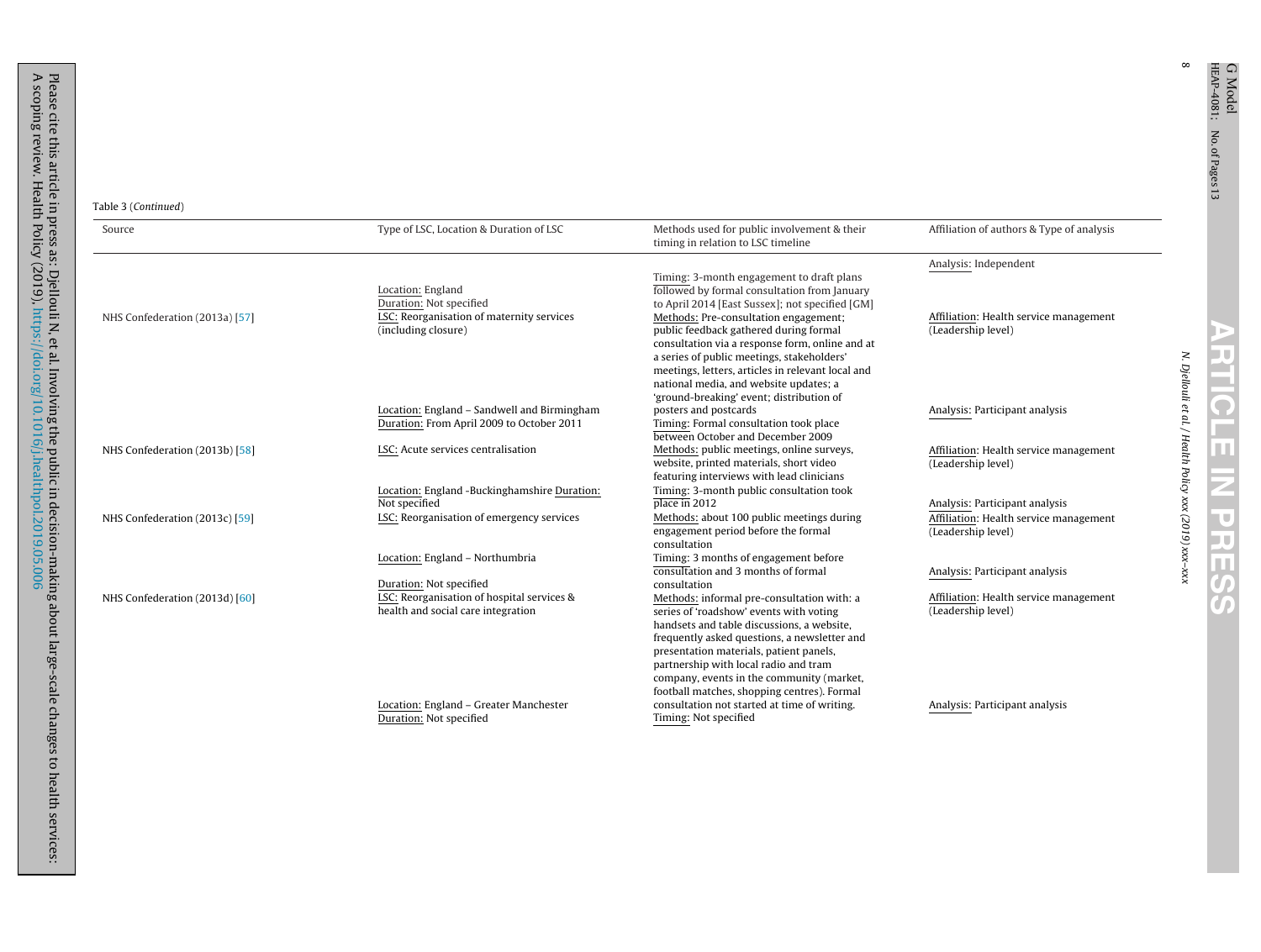| Table 3 (Continued)                 |                                                                                        |                                                                                                                                                                                                                                                                                                                                                                                                                                                                                                                                                                                                                                                                                                                      |                                                             |
|-------------------------------------|----------------------------------------------------------------------------------------|----------------------------------------------------------------------------------------------------------------------------------------------------------------------------------------------------------------------------------------------------------------------------------------------------------------------------------------------------------------------------------------------------------------------------------------------------------------------------------------------------------------------------------------------------------------------------------------------------------------------------------------------------------------------------------------------------------------------|-------------------------------------------------------------|
| Source                              | Type of LSC, Location & Duration of LSC                                                | Methods used for public involvement & their<br>timing in relation to LSC timeline                                                                                                                                                                                                                                                                                                                                                                                                                                                                                                                                                                                                                                    | Affiliation of authors & Type of analysis                   |
| Roberts (2014) [61]                 | LSC: Reconfiguration of maternity and<br>paediatric services (including closure)       | Methods: 1) Pre-consultation: 300 separate<br>engagement projects (e.g. telephone survey, 2<br>citizen councils, local PPI leads undertook<br>wider engagement with local people, public<br>meetings) leading to publication of a<br>discussion document on the case for change, 2)<br>Formal consultation: distribution of 30,000<br>consultation documents of 131 pages; 320<br>summary leaflets; 5000 standalone response<br>forms; 4000 posters; 50,000 booklets aimed at<br>children; 320 DVDs; a website with 14000<br>hits; online engagement exercise for young<br>people; 750 meetings and activities in places of<br>work, local venues (supermarkets, playgroups,<br>leisure centres) and community group | Affiliation: Consultancy                                    |
|                                     |                                                                                        | settings; more than 50,000 responses in                                                                                                                                                                                                                                                                                                                                                                                                                                                                                                                                                                                                                                                                              | Analysis: Independent evaluation                            |
|                                     | Location: England - Greater Manchester<br>Duration: Reconfiguration took place between | different formats                                                                                                                                                                                                                                                                                                                                                                                                                                                                                                                                                                                                                                                                                                    |                                                             |
|                                     | 2000 and 2012                                                                          | Timing: Pre-consultation took place from 2000<br>$\overline{10\,2005}$ (mainly between 2003 and 2004).<br>Formal consultation between January and May<br>2006.                                                                                                                                                                                                                                                                                                                                                                                                                                                                                                                                                       |                                                             |
| Scottish Health Council (2006) [62] | LSC: Redesign of children services                                                     | Methods: 6-week formal consultation<br>consisting of 1 public event including<br>workshops advertised through leaflets;<br>posters; press releases on NHS website; letters<br>to parents of local school children;<br>presentation to Inverclyde PPI group                                                                                                                                                                                                                                                                                                                                                                                                                                                           | Affiliation: Governmental                                   |
|                                     | Location: Scotland - Inverclyde                                                        |                                                                                                                                                                                                                                                                                                                                                                                                                                                                                                                                                                                                                                                                                                                      | Analysis: Participant analysis                              |
|                                     | Duration: Not specified                                                                | Timing: 6-week consultation took place<br>between June and July 2006. Proposals for<br>redesign approved in August 2006.                                                                                                                                                                                                                                                                                                                                                                                                                                                                                                                                                                                             |                                                             |
| Scottish Health Council (2008) [63] | LSC: Relocation of maternity services                                                  | Methods: Review before consultation engaging<br>a small number of service users.Consultation: 8<br>drop-in sessions, 3 public meetings                                                                                                                                                                                                                                                                                                                                                                                                                                                                                                                                                                               | Affiliation: Governmental<br>Analysis: Participant analysis |
|                                     | Location: Scotland - Clyde Duration: Not<br>specified                                  | Timing: Consultation took place between<br>March and June 2008                                                                                                                                                                                                                                                                                                                                                                                                                                                                                                                                                                                                                                                       |                                                             |

N. Djellouli et al. / Health

Policy xxx (2019)

xxx–xxx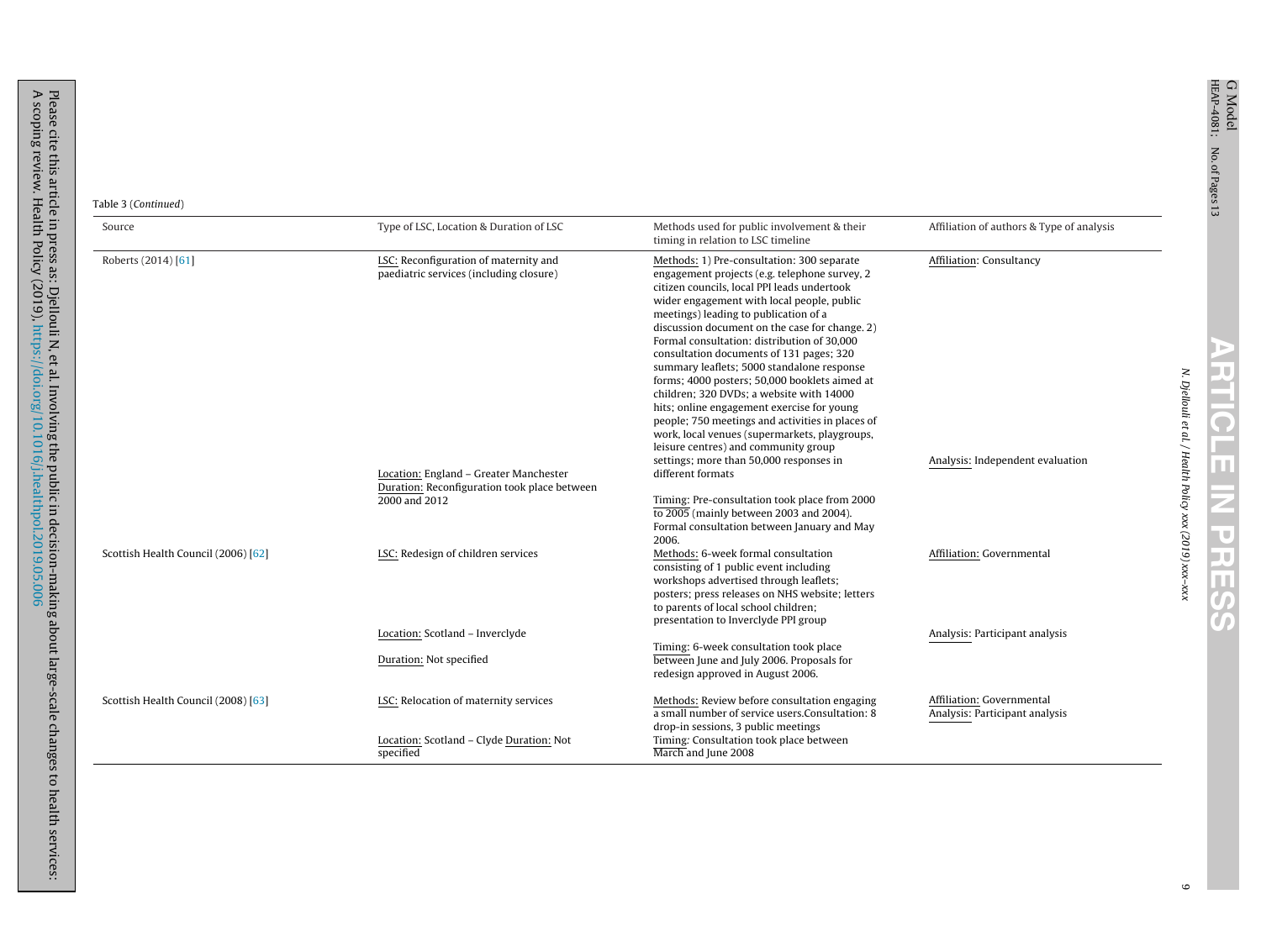#### 10 N. Djellouli et al. / Health Policy xxx (2019) xxx–xxx

the community. Such meetings were also described by an academic study [[45\]](#page-12-0) as inappropriate as they are confrontational, "pitting the public against the decision-makers"; or as one non-executive director explained, the setting of the meeting with the health authority "up on stage and the public down below" creates "either an atmosphere of passive acceptance or one of hostile resistance"[\[51\].](#page-12-0) This non-executive director further explained that public meetings are popular amongst LSC managers because "they are cheap to set up, you can tick the box and you have done the public consultation and move on"[[51\].](#page-12-0) Additionally in public meetings, the information presented and the decision-making power remain in the hands of the managers [\[50,51\].](#page-12-0)

Four participant analyses with health management, consultancy and academic affiliations [\[47,48,50,56\]](#page-12-0) thus recommend to managers involving the public not to rely only on public meetings and instead look at alternative methods for involvement such as events in the community (shopping centres, train stations, road shows), focused interviews, surveys or inviting written submissions. These alternatives are thought to be more helpful for managers to capture a range of public opinions, less likely to underrepresent the views of the general public and may better address issues of equity.

In the UK, planners also publish a consultation document for the public. This document presents the case for change and proposals to service changes; and offers the opportunity to answer a feedback questionnaire. Members of the public in a few publications [[33,34,](#page-11-0)[61\]](#page-12-0) criticised consultation documents for being very lengthy (in one LSC the document was 80 pages long [[34\],](#page-11-0) in another 131 pages long [[61\]\)](#page-12-0), complex in its layout and language and generally not adequate for a lay audience. The Independent Reconfiguration Panel [\[33\]](#page-11-0) and members of the public in two publications [\[34,](#page-11-0)[62\]](#page-12-0) further critiqued consultation documents for not being transparent about the implications of the proposals for patients – in particular when it concerned service closures – and how and where they will access relevant services in the future. The feedback questionnaire can also be lengthy and respondents in one LSC [\[34\]](#page-11-0) commented on how the questions were either leading or not opened for disagreement.

Communicating the messaging effectively, using accessible language and providing greater clarity about the clinical evidence base underpinning proposals for change were recurrent themes in several participant and independent analyses [[33,](#page-11-0)[49,50,54,56,57,61,62\].](#page-12-0) Who communicates the messages is also important with various participant, independent and academic analyses [[15,33,35,](#page-11-0)[48,50,52,56,59–61\]](#page-12-0) advising that clinicians or local GPs rather than managers should be presenting the case for change to the public to give clinical credibility to the LSC plans. Nonetheless, in one LSC [[34\]](#page-11-0) where clinicians presented the case for change, public participants remained sceptical, questioned the rationale for change, and felt the issues they raised had not been considered when developing plans. Three studies included [\[34–36\]](#page-11-0) further indicated that the public understood the technical arguments and actively questioned them, opposing LSC plans.

Finally, there is some indication [\[47,49,50,56,60\]](#page-12-0) that different involvement methods and dissemination mediums are required at different stages of the LSC with different purposes such as informing, discussing with, consulting with and partnering up with the public. Unfortunately, no further details are provided in the literature about such methods.

#### 3.3.3. Timing of public involvement in relation to the LSC

Authors with health service management, journalism, consultancy, government and academic affiliations [[15,33,35,](#page-11-0)[52,55,56,59–62\]](#page-12-0) advocate that public involvement must be a staged process starting at the very earliest opportunity, for example when plans for change are being considered rather than after they have been finalised. Accordingly, defining the issues

calling for change together with the public would create a shared understanding and vision of the future of local health services and would prepare the local community for the LSC [\[35,](#page-11-0)[52,60\].](#page-12-0)

It was difficult however to assess at what stage(s) of the LSC process public involvement took place [\(Table](#page-4-0) 3). Only 6 LSCs included [\[38,](#page-11-0)56,57,59-61] reported having involved the public when plans for change were being drafted. Similarly, some authors suggested to keep the public informed and engaged beyond the end of the formal consultation, which only 2 LSCs reported doing [[34,](#page-11-0)[39\].](#page-12-0)

### 3.4. How do different stakeholders perceive the involvement process?

A recurrent theme in publications exploring how the public perceived the involvement process is that although the public had the opportunity to contribute during involvement activities, they felt they could not influence decision-making regarding the proposals for change; as they believed that decision for change had been made prior to public consultation leaving the public sometimes dissatisfied with the process [[33–36,38–40,](#page-11-0)[43–46,56,61–63\].](#page-12-0)

This sentiment of not being able to influence decision-making on LSC proposals led in some cases to an atmosphere of mistrust where the public felt that the LSC was driven by the need to cut costs rather than improve services [\[34,36,](#page-11-0)[45,55,56,61,62\].](#page-12-0) Mistrust was directed at those leading the LSC and further fuelled in cases where a weak rationale for change was presented during involvement activities and when information about implications of the change were not clearly stated [[33,34,](#page-11-0)[50,56,61,62\].](#page-12-0)

Some authors with health service management affiliations [\[48,56\]](#page-12-0) briefly offered their own perspective on the process, which was very positive. On the other hand, a participant analysis written by an external consultant [\[50\]](#page-12-0) was more critical of the involvement process and confirmed that decisions were made before consultation. As a result, consultations can be seen by the public as "a front for persuading communities to accept decisions which have already been made – and which were probably motivated by a desire for cost reductions"[\[50\].](#page-12-0)

In this context of mistrust, recommendations put forward in several publications [[33,34,](#page-11-0)[49,50,56,59,61\]](#page-12-0) for those leading LSC are to acknowledge that the public may have different priorities and concerns, and those should be listened to, understood and taken under consideration, in a manner that the public can see.

### 3.5. What kind of impact does public involvement have in the LSC context?

The kind of impact public involvement may have in LSC is rarely discussed in the literature included, in particular how such involvement influenced decisions regarding the proposed changes – a lack of reported impact also established in the academic reviews [\[15,31,32\].](#page-11-0)

The literature included does not describe how the public's feedback – especially when involvement activities yielded thousands of responses – was processed and included in the decision-making. Some participant and independent analyses [[48,55,57–59,61,62\]](#page-12-0) stated that managers were committed to take on board the public's feedback and in some cases modifications were made to proposals as a result, but without providing further details. Additionally, an academic study [[38\]](#page-11-0) argued that even though decisions for change were made before public consultation, public involvement had three types of values (managing agitation, verification and substantiation) for LSC implementation.

A wide range of methods to involve the public as well as various mediums to disseminate information about LSC proposals are described in the literature included ([Table](#page-4-0) 3). Whilst methods used to involve the public are all listed, most of this literature does not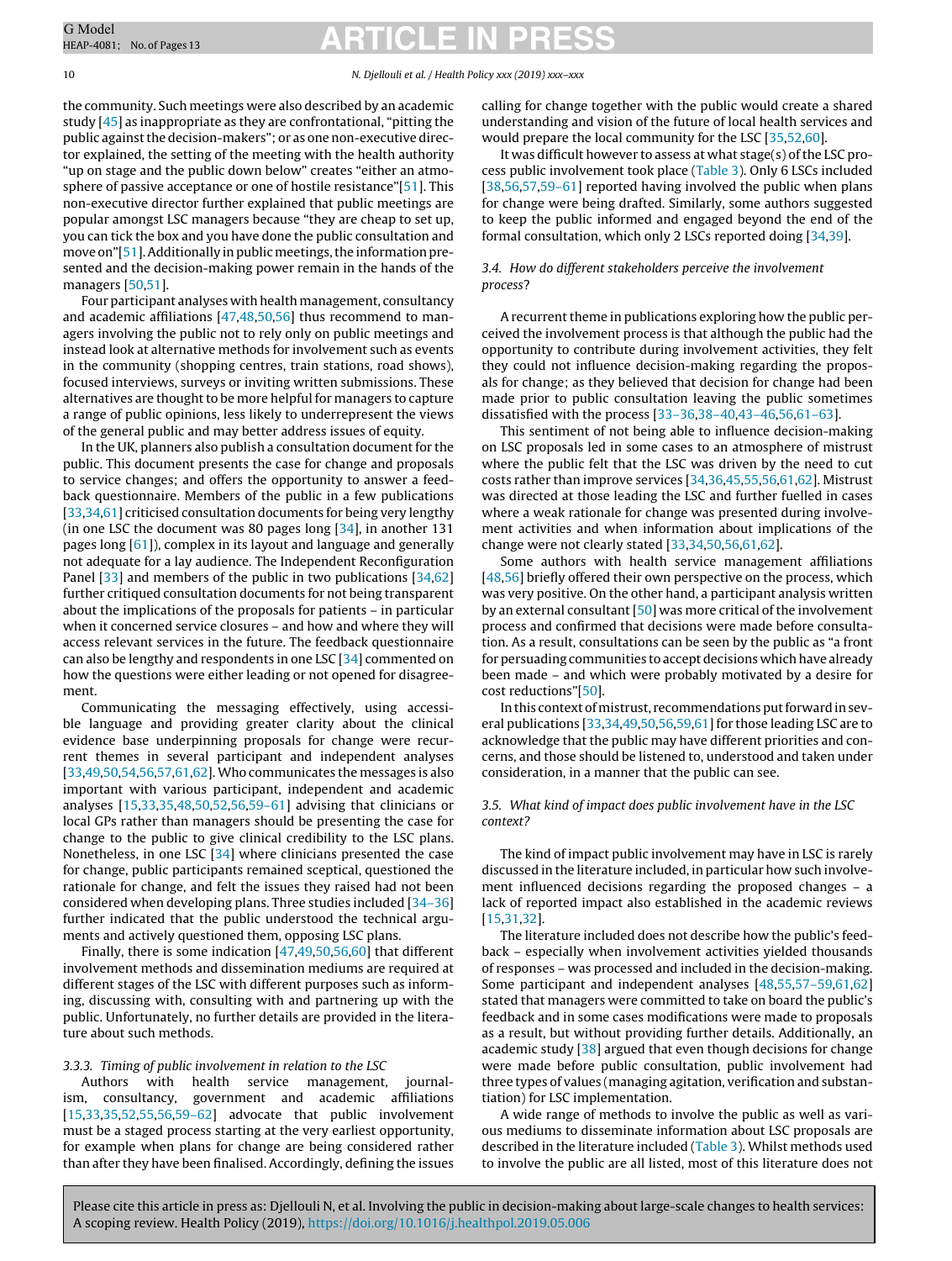#### N. Djellouli et al. / Health Policy xxx (2019) xxx–xxx 11

comment on or evaluate the methods used. Indeed, only 4 LSC cases [[38,](#page-11-0)[40–42,61\]](#page-12-0) in this review included an evaluation covering public involvement and 2 other cases [[48,59\]](#page-12-0) mentioned that an external agency evaluated it without references that could be followed-up. Due to the lack of evaluation, it is difficult to grasp what involvement methods might be most effective or the kind of impact involvement has on LSC proposals nor to establish any links between impact and the methods used to gather the public's feedback.

Conversely, the local opposition – described only in cases of high involvement intensity –brought about by LSC, especially to acute services, appears to have more of an impact on LSC plans than public involvement. Local opposition in this literature took the form of a large amount of letters received opposing the proposals; petitions against the proposed changes (with more than a million signatures in one case); large demonstrations and rallies; and "Save our hospital" campaigns [[33–36,](#page-11-0)[50,51,55,56,61\].](#page-12-0) Local opposition can be further fuelled by the media and local politicians [[35,](#page-11-0)[45,46,48,50,51,55,56,61\].](#page-12-0) In cases with strong local opposition [[33,36,](#page-11-0)[50,51,56,61\],](#page-12-0) LSC proposals were altered, sent for judicial review or referred to the Independent Reconfiguration Panel (England) as a result of local opposition. Consequently, it would seem that local public opposition is a more important driver for public voices to be heard in LSC proposals than the inputs of public involvement.

LSC leaders in two participant analyses and one academic study [[35,](#page-11-0)[48,56\]](#page-12-0) who decided to engage with local voices opposing change found that it strengthened, rather than hindered, the consultation and decision making processes as well as lessened public opposition to the change.

#### 3.6. Consultation stakeholders' response

The stakeholder consultation helped the research team interpret the findings ofthis review, which were in line with our consultation stakeholders' experiences. The findings on the public's perception of the involvement process sparked the most responses amongst our consultation stakeholders. Indeed, they felt the public could not influence LSC plans as the public is consulted on "a done deal". Many further described the involvement process as a "tick-box exercise" and as "tokenistic", causing some participants to be quite cynical about the process. Some further pointed out the lack of feedback after involvement activities, in particular on how the public's inputs were used.

A few stakeholders further discussed that the different terms 'engagement', 'consultation', 'involvement' and 'participation' should be explicitly defined in the LSC context and linked to specific aims as the use of general and poorly defined terms allows for tokenism in public involvement.

#### **4. Discussion**

This review shows that, in LSC cases with high public involvement intensity, involvement often takes the form of a public consultation model in which information flows one-way and, as defined in 3.2, "a model in which professionals retain control of both the process and outcomes of user involvement" [[43\].](#page-12-0) Reflected in the technocratic perspective taken in many publications included, this model of public involvement abides by processes – holding a certain number of public meetings and certain types of information campaigns, ensuring that consultation reached a certain number of people – and is reinforced in cases where public consultation is a legal requirement. However, this model is associated with feelings fromthe public of not having an influence on decisionmaking regarding the proposals, being consulted on set options. Publications offered recommendations such as involving the public at the earliest stages of LSC; formulating clear aims for involvement activities; and listen and take under consideration concerns raised by the public. All resonate with those found in national guidance documents on public involvement in LSC in England and Scotland [\[7,](#page-11-0)[67,68\],](#page-12-0) on public involvement in decision-making in health policy in Canada [[8\]](#page-11-0) and on public consultation by public bodies in Ireland [[9\],](#page-11-0) yet those do not seem to be enacted often in practice. Ultimately, this public consultation model of involve-ment contributes to an information deficit model [\[69,70\]](#page-12-0) where public opposition to the change is attributed to a lack of understanding from the public of the technical arguments for change; implying that communication should focus on improving the transfer of information from experts to non-experts rather than opening the way to more deliberative methods of involvement.

However, some studies indicated that the public understood the technical arguments and actively questioned them, opposing LSC plans and seeking alternative routes to voice their views.As a result, two models of involvement co-exist in the LSC ecosystem: the public consultation model stemming from institutionalised processes and a model stemming from the local opposition to the LSC. A duality coined by Stewart [\[71\]](#page-12-0) as "invited and uninvited participation". This uninvited participation model can be more of a driver for public voices to be heard than inputs from the public consultation model described earlier. Stewart [\[71\]](#page-12-0) describes three tactics used by the public to challenge the legitimacy of decisions: procedural, confrontational and disruptive. In this review, there was evidence of both procedural and confrontational tactics. However, more empirical work on this model of involvement and how it interacts with invited participation is needed.

Indeed, information on the local opposition in LSC was generally peripheral in the literature included and often framed in participant analyses as an obstacle to LSC implementation. In fact, evidence presented in this literature review, as well as in Dalton et al 's review [\[15\],](#page-11-0) tends to be from the perspective of the LSC leaders, largely assuming a 'top-down' model of planning [[72\]](#page-12-0) and reinforcing public perceptions of tokenistic involvement. This also reflects the 'technicist' orientation of Health Services Research – exacerbated by the dominant sources of funding – focused on finding technical solutions to healthcare problems whilst neglecting the political dimensions of healthcare planning, in particular in controversial LSC [[73,74\].](#page-12-0)

Given the resources spent on public involvement in LSC – one case  $[38]$  stated that the consultation process costed £1.2 million – and its legal mandate in some countries, efforts should be made to better understand the mechanisms of involvement and improve the current model of public involvement. We found that the purpose of involving the public was not always made clear by health service planners and commissioners. Attention should be given to the development of clear aims for public involvement activities; including explicitly clarifying how public inputs will be used which would help manage the public's expectations. More research is needed to understand which involvement methods – informative and deliberative – are appropriate for the different stages of the LSC and with what impact as evidence in the literature is scarce. Representativeness of the public involved, with particular attention given to underrepresented groups, also needs consideration when planning involvement with involvement activities taking place in the community more likely to be representative of the different communities rather than the boardroom or town hall meeting.

Opposition to LSC from local voices can become confrontational within the public consultation and the uninvited participation models but is often an omitted aspect of public involvement [[71,75\].](#page-12-0) Slutsky et al [\[76\]](#page-12-0) further suggest that tokenistic invited participation leads to more active contestatory action. In this review, LSC leaders who chose to acknowledge and engage with the opposition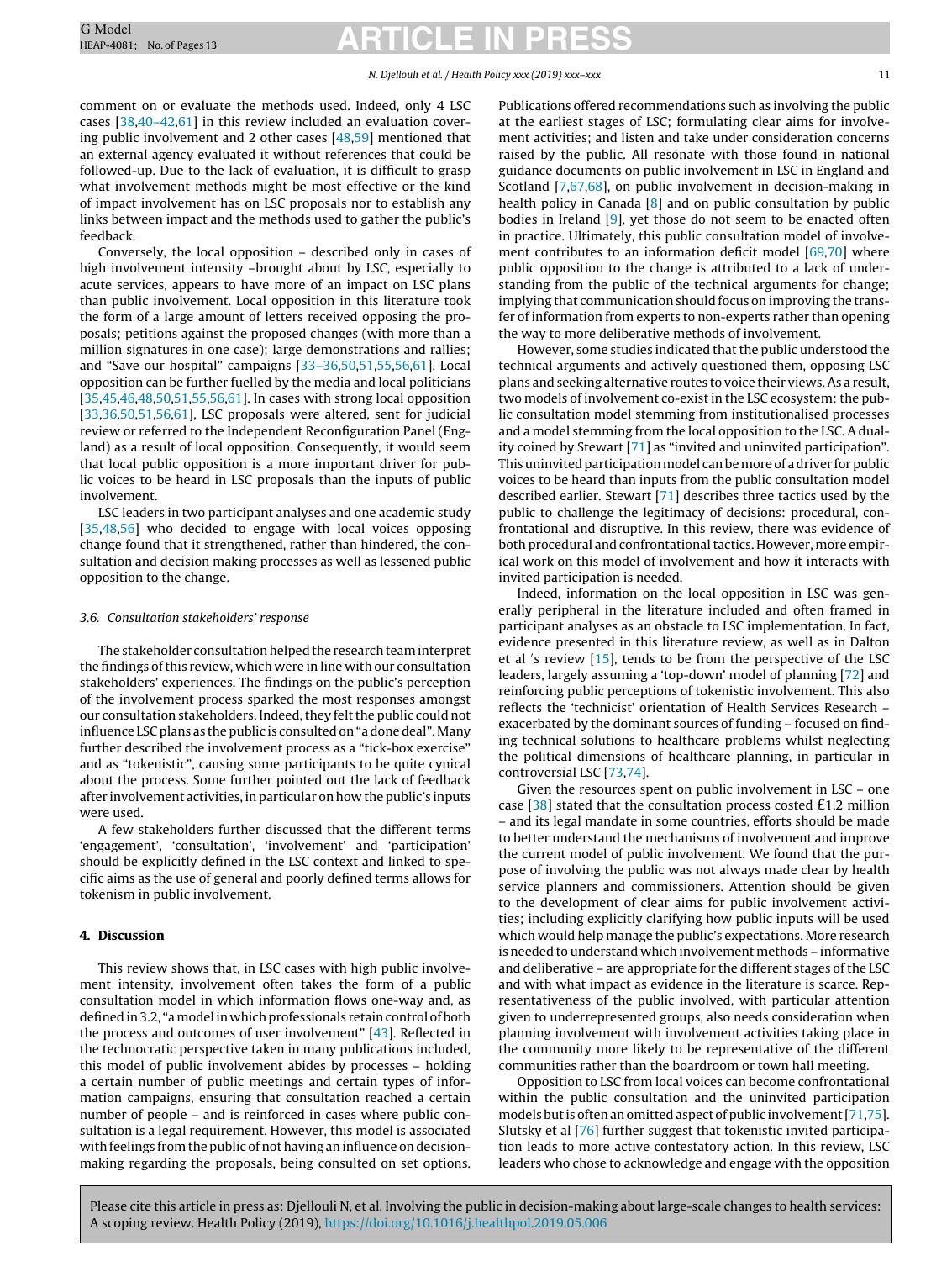12 N. Djellouli et al. / Health Policy xxx (2019) xxx–xxx

found that it strengthened public involvement and lessened public opposition to the change. Thus, interactions between invited and uninvited participation should be given further consideration in LSC. Political conflict is an inherent, and potentially beneficial, part of healthcare planning [\[77,78\].](#page-12-0) Thought should be given to reframing the conflict in LSC as positive, rather than an obstacle to implementation, and how it can be incorporated into meaningful methods of public involvement [\[79\].](#page-12-0)

This review presents some limitations. Empirical research on the topic is limited and therefore the most informative material is grey literature, which was difficult to scope and to locate. Additionally, a strict inclusion criterion of public involvement in LSC was applied but in some instances, it proved challenging to determine what qualified as LSC – even with the use of the definition provided in the introduction – when including studies. To mitigate these limitations, we consulted a health librarian while developing and piloting the search strategy; discussed as a team cases where applying the LSC definition was challenging; and used an innovative method to get frontline perspectives and locate additional literature.

#### **5. Conclusions**

This review shared some insights into how involvement is conceptualised and conducted in LSC, yet more research and consideration are needed regarding who should be involved, with what purpose and how. We further argue that in practice there are two models of involvement, invited and uninvited participation, and therefore interactions between the two should be given further consideration in LSC.

#### **Conflicts of interest**

The authors report no conflicts of interest.

#### **Acknowledgements**

This research is funded by The Health Foundation through an Improvement Science PhD Fellowship grant awarded to ND. HB and ST are supported by the National Institute for Health Research (NIHR) Collaboration for Leadership inApplied Health Research and Care North Thames at Barts Health NHS Trust. The views expressed are those of the authors and not necessarily those of the NHS, the NIHR or the Department of Health and Social Care.

The authors would like to thank the consultation stakeholders for their time and their contribution to the consultation. The authors would also like to thank our health librarian Simon Coates for his help with this review.

#### **References**

- [1] [World](http://refhub.elsevier.com/S0168-8510(19)30113-7/sbref0005) [Health](http://refhub.elsevier.com/S0168-8510(19)30113-7/sbref0005) [Organisation.](http://refhub.elsevier.com/S0168-8510(19)30113-7/sbref0005) Health system transformation. Copenhagen: World [Health](http://refhub.elsevier.com/S0168-8510(19)30113-7/sbref0005) [Organisation;](http://refhub.elsevier.com/S0168-8510(19)30113-7/sbref0005) [2016.](http://refhub.elsevier.com/S0168-8510(19)30113-7/sbref0005)
- [2] [McKee](http://refhub.elsevier.com/S0168-8510(19)30113-7/sbref0010) [M,](http://refhub.elsevier.com/S0168-8510(19)30113-7/sbref0010) [Healy](http://refhub.elsevier.com/S0168-8510(19)30113-7/sbref0010) [J,](http://refhub.elsevier.com/S0168-8510(19)30113-7/sbref0010) [Edwards](http://refhub.elsevier.com/S0168-8510(19)30113-7/sbref0010) [N,](http://refhub.elsevier.com/S0168-8510(19)30113-7/sbref0010) [Harrison](http://refhub.elsevier.com/S0168-8510(19)30113-7/sbref0010) [A.](http://refhub.elsevier.com/S0168-8510(19)30113-7/sbref0010) [Pressures](http://refhub.elsevier.com/S0168-8510(19)30113-7/sbref0010) [for](http://refhub.elsevier.com/S0168-8510(19)30113-7/sbref0010) [change.](http://refhub.elsevier.com/S0168-8510(19)30113-7/sbref0010) [In:](http://refhub.elsevier.com/S0168-8510(19)30113-7/sbref0010) [McKee](http://refhub.elsevier.com/S0168-8510(19)30113-7/sbref0010) [M,](http://refhub.elsevier.com/S0168-8510(19)30113-7/sbref0010) [Healy](http://refhub.elsevier.com/S0168-8510(19)30113-7/sbref0010) [J,](http://refhub.elsevier.com/S0168-8510(19)30113-7/sbref0010) [editors.](http://refhub.elsevier.com/S0168-8510(19)30113-7/sbref0010) [Hospitals](http://refhub.elsevier.com/S0168-8510(19)30113-7/sbref0010) [in](http://refhub.elsevier.com/S0168-8510(19)30113-7/sbref0010) [a](http://refhub.elsevier.com/S0168-8510(19)30113-7/sbref0010) [Changing](http://refhub.elsevier.com/S0168-8510(19)30113-7/sbref0010) [Europe.](http://refhub.elsevier.com/S0168-8510(19)30113-7/sbref0010) [Buckingham:](http://refhub.elsevier.com/S0168-8510(19)30113-7/sbref0010) [Open](http://refhub.elsevier.com/S0168-8510(19)30113-7/sbref0010) [University](http://refhub.elsevier.com/S0168-8510(19)30113-7/sbref0010) [Press;](http://refhub.elsevier.com/S0168-8510(19)30113-7/sbref0010) [2002.](http://refhub.elsevier.com/S0168-8510(19)30113-7/sbref0010)
- [3] Best A, Greenhalgh T, Lewis S, Saul JE, Carroll S, Bitz J. Large-Scale Transformation in Health Care: A Realist View. The Milbank Q 2012;90(3):421–56, [http://](dx.doi.org/10.1111/j.1468-0009.2012.00670.x) [dx.doi.org/10.1111/j.1468-0009.2012.00670.x.](dx.doi.org/10.1111/j.1468-0009.2012.00670.x)
- [4] [Barratt](http://refhub.elsevier.com/S0168-8510(19)30113-7/sbref0020) [H.](http://refhub.elsevier.com/S0168-8510(19)30113-7/sbref0020) [Patient](http://refhub.elsevier.com/S0168-8510(19)30113-7/sbref0020) [and](http://refhub.elsevier.com/S0168-8510(19)30113-7/sbref0020) [public](http://refhub.elsevier.com/S0168-8510(19)30113-7/sbref0020) [priorities](http://refhub.elsevier.com/S0168-8510(19)30113-7/sbref0020) [regarding](http://refhub.elsevier.com/S0168-8510(19)30113-7/sbref0020) [the](http://refhub.elsevier.com/S0168-8510(19)30113-7/sbref0020) [organisation](http://refhub.elsevier.com/S0168-8510(19)30113-7/sbref0020) [of](http://refhub.elsevier.com/S0168-8510(19)30113-7/sbref0020) [emergency](http://refhub.elsevier.com/S0168-8510(19)30113-7/sbref0020) [hospital](http://refhub.elsevier.com/S0168-8510(19)30113-7/sbref0020) [care.](http://refhub.elsevier.com/S0168-8510(19)30113-7/sbref0020) [London:](http://refhub.elsevier.com/S0168-8510(19)30113-7/sbref0020) [University](http://refhub.elsevier.com/S0168-8510(19)30113-7/sbref0020) [College](http://refhub.elsevier.com/S0168-8510(19)30113-7/sbref0020) [London;](http://refhub.elsevier.com/S0168-8510(19)30113-7/sbref0020) [2014.](http://refhub.elsevier.com/S0168-8510(19)30113-7/sbref0020)
- [5] [Fulop](http://refhub.elsevier.com/S0168-8510(19)30113-7/sbref0025) [N.](http://refhub.elsevier.com/S0168-8510(19)30113-7/sbref0025) [6](http://refhub.elsevier.com/S0168-8510(19)30113-7/sbref0025) [P,](http://refhub.elsevier.com/S0168-8510(19)30113-7/sbref0025) [Spurgeon](http://refhub.elsevier.com/S0168-8510(19)30113-7/sbref0025) [P.](http://refhub.elsevier.com/S0168-8510(19)30113-7/sbref0025) [Processes](http://refhub.elsevier.com/S0168-8510(19)30113-7/sbref0025) [of](http://refhub.elsevier.com/S0168-8510(19)30113-7/sbref0025) [change](http://refhub.elsevier.com/S0168-8510(19)30113-7/sbref0025) [in](http://refhub.elsevier.com/S0168-8510(19)30113-7/sbref0025) [the](http://refhub.elsevier.com/S0168-8510(19)30113-7/sbref0025) [reconfiguration](http://refhub.elsevier.com/S0168-8510(19)30113-7/sbref0025) [of](http://refhub.elsevier.com/S0168-8510(19)30113-7/sbref0025) [hospital](http://refhub.elsevier.com/S0168-8510(19)30113-7/sbref0025) [services:](http://refhub.elsevier.com/S0168-8510(19)30113-7/sbref0025) [the](http://refhub.elsevier.com/S0168-8510(19)30113-7/sbref0025) [role](http://refhub.elsevier.com/S0168-8510(19)30113-7/sbref0025) [of](http://refhub.elsevier.com/S0168-8510(19)30113-7/sbref0025) [stakeholder](http://refhub.elsevier.com/S0168-8510(19)30113-7/sbref0025) [involvement.](http://refhub.elsevier.com/S0168-8510(19)30113-7/sbref0025) [In:](http://refhub.elsevier.com/S0168-8510(19)30113-7/sbref0025) [McKee](http://refhub.elsevier.com/S0168-8510(19)30113-7/sbref0025) [L,](http://refhub.elsevier.com/S0168-8510(19)30113-7/sbref0025) [Ferlie](http://refhub.elsevier.com/S0168-8510(19)30113-7/sbref0025) [E,](http://refhub.elsevier.com/S0168-8510(19)30113-7/sbref0025) [Hyde](http://refhub.elsevier.com/S0168-8510(19)30113-7/sbref0025) [P,](http://refhub.elsevier.com/S0168-8510(19)30113-7/sbref0025) [editors.](http://refhub.elsevier.com/S0168-8510(19)30113-7/sbref0025) [Organizing](http://refhub.elsevier.com/S0168-8510(19)30113-7/sbref0025) [and](http://refhub.elsevier.com/S0168-8510(19)30113-7/sbref0025) [reorganizing.](http://refhub.elsevier.com/S0168-8510(19)30113-7/sbref0025) [Basingstoke:](http://refhub.elsevier.com/S0168-8510(19)30113-7/sbref0025) [Palgrave;](http://refhub.elsevier.com/S0168-8510(19)30113-7/sbref0025) [2008.](http://refhub.elsevier.com/S0168-8510(19)30113-7/sbref0025)
- [6] Moon G, Brown T. Closing barts: Community and resistance in contemporary UK hospital policy. Environ Plan D 2001;19(1):43–59, [http://dx.doi.org/](dx.doi.org/10.1068/d35j) [10.1068/d35j.](dx.doi.org/10.1068/d35j)
- [7] [NHS](http://refhub.elsevier.com/S0168-8510(19)30113-7/sbref0035) [England.](http://refhub.elsevier.com/S0168-8510(19)30113-7/sbref0035) [Engaging](http://refhub.elsevier.com/S0168-8510(19)30113-7/sbref0035) [local](http://refhub.elsevier.com/S0168-8510(19)30113-7/sbref0035) [people.](http://refhub.elsevier.com/S0168-8510(19)30113-7/sbref0035) [In:](http://refhub.elsevier.com/S0168-8510(19)30113-7/sbref0035) [A](http://refhub.elsevier.com/S0168-8510(19)30113-7/sbref0035) [guide](http://refhub.elsevier.com/S0168-8510(19)30113-7/sbref0035) [for](http://refhub.elsevier.com/S0168-8510(19)30113-7/sbref0035) [local](http://refhub.elsevier.com/S0168-8510(19)30113-7/sbref0035) [areas](http://refhub.elsevier.com/S0168-8510(19)30113-7/sbref0035) [developing](http://refhub.elsevier.com/S0168-8510(19)30113-7/sbref0035) [Sustainability](http://refhub.elsevier.com/S0168-8510(19)30113-7/sbref0035) [and](http://refhub.elsevier.com/S0168-8510(19)30113-7/sbref0035) [Transformation](http://refhub.elsevier.com/S0168-8510(19)30113-7/sbref0035) [Plans.](http://refhub.elsevier.com/S0168-8510(19)30113-7/sbref0035) [London:](http://refhub.elsevier.com/S0168-8510(19)30113-7/sbref0035) [NHS](http://refhub.elsevier.com/S0168-8510(19)30113-7/sbref0035) [England;](http://refhub.elsevier.com/S0168-8510(19)30113-7/sbref0035) [2016.](http://refhub.elsevier.com/S0168-8510(19)30113-7/sbref0035)
- [8] [Health](http://refhub.elsevier.com/S0168-8510(19)30113-7/sbref0040) [Canada.](http://refhub.elsevier.com/S0168-8510(19)30113-7/sbref0040) [Health](http://refhub.elsevier.com/S0168-8510(19)30113-7/sbref0040) [Canada](http://refhub.elsevier.com/S0168-8510(19)30113-7/sbref0040) [Policy](http://refhub.elsevier.com/S0168-8510(19)30113-7/sbref0040) [Toolkitfor](http://refhub.elsevier.com/S0168-8510(19)30113-7/sbref0040) [Public](http://refhub.elsevier.com/S0168-8510(19)30113-7/sbref0040) [Involvementin](http://refhub.elsevier.com/S0168-8510(19)30113-7/sbref0040) [Decision](http://refhub.elsevier.com/S0168-8510(19)30113-7/sbref0040) [Making.](http://refhub.elsevier.com/S0168-8510(19)30113-7/sbref0040) [Ottowa:](http://refhub.elsevier.com/S0168-8510(19)30113-7/sbref0040) [Health](http://refhub.elsevier.com/S0168-8510(19)30113-7/sbref0040) [Canada;](http://refhub.elsevier.com/S0168-8510(19)30113-7/sbref0040) [2000.](http://refhub.elsevier.com/S0168-8510(19)30113-7/sbref0040)
- [9] Department of Public Expenditure and Reform. Consultation principles & guidance. Dublin: Department of Public Expenditure and Reform; 2016, [http://dx.](dx.doi.org/10.1017/CBO9781107415324.004) [doi.org/10.1017/CBO9781107415324.004.](dx.doi.org/10.1017/CBO9781107415324.004)
- [10] Flood CM, Abelson J, Bombard Y, Gauvin F-P, Simeonov D, Boesveld S, et al. Scoping the shape of an iceberg: the future of public involvement in heath policy: reflecting on 'Public involvement policies in health: exploring their conceptual basis.'. Health Econ Policy Law 2015;10(4):381–5, [http://dx.doi.org/10.1017/](dx.doi.org/10.1017/S1744133115000092) [S1744133115000092](dx.doi.org/10.1017/S1744133115000092).
- [11] Bruni RA, Laupacis A, Martin DK. Public engagement in setting priorities in health care. Cmaj 2008;179(1):15–8, [http://dx.doi.org/10.1503/cmaj.071656.](dx.doi.org/10.1503/cmaj.071656)
- [12] [Florin](http://refhub.elsevier.com/S0168-8510(19)30113-7/sbref0060) [D,](http://refhub.elsevier.com/S0168-8510(19)30113-7/sbref0060) [Dixon](http://refhub.elsevier.com/S0168-8510(19)30113-7/sbref0060) [J.](http://refhub.elsevier.com/S0168-8510(19)30113-7/sbref0060) [Public](http://refhub.elsevier.com/S0168-8510(19)30113-7/sbref0060) [involvement](http://refhub.elsevier.com/S0168-8510(19)30113-7/sbref0060) [in](http://refhub.elsevier.com/S0168-8510(19)30113-7/sbref0060) [health](http://refhub.elsevier.com/S0168-8510(19)30113-7/sbref0060) [care.](http://refhub.elsevier.com/S0168-8510(19)30113-7/sbref0060) [BMJ](http://refhub.elsevier.com/S0168-8510(19)30113-7/sbref0060) [2004;328:159–61.](http://refhub.elsevier.com/S0168-8510(19)30113-7/sbref0060) [13] [Tritter](http://refhub.elsevier.com/S0168-8510(19)30113-7/sbref0065) [J,](http://refhub.elsevier.com/S0168-8510(19)30113-7/sbref0065) [Koivusalo](http://refhub.elsevier.com/S0168-8510(19)30113-7/sbref0065) [M,](http://refhub.elsevier.com/S0168-8510(19)30113-7/sbref0065) [Ollila](http://refhub.elsevier.com/S0168-8510(19)30113-7/sbref0065) [E,](http://refhub.elsevier.com/S0168-8510(19)30113-7/sbref0065) [Dorfman](http://refhub.elsevier.com/S0168-8510(19)30113-7/sbref0065) [P.](http://refhub.elsevier.com/S0168-8510(19)30113-7/sbref0065) [Globalisation,](http://refhub.elsevier.com/S0168-8510(19)30113-7/sbref0065) [markets](http://refhub.elsevier.com/S0168-8510(19)30113-7/sbref0065) [and](http://refhub.elsevier.com/S0168-8510(19)30113-7/sbref0065) [health](http://refhub.elsevier.com/S0168-8510(19)30113-7/sbref0065)[care](http://refhub.elsevier.com/S0168-8510(19)30113-7/sbref0065) [policy.](http://refhub.elsevier.com/S0168-8510(19)30113-7/sbref0065) [In:](http://refhub.elsevier.com/S0168-8510(19)30113-7/sbref0065) [Redrawing](http://refhub.elsevier.com/S0168-8510(19)30113-7/sbref0065) [the](http://refhub.elsevier.com/S0168-8510(19)30113-7/sbref0065) [patient](http://refhub.elsevier.com/S0168-8510(19)30113-7/sbref0065) [as](http://refhub.elsevier.com/S0168-8510(19)30113-7/sbref0065) [consumer.](http://refhub.elsevier.com/S0168-8510(19)30113-7/sbref0065) [New](http://refhub.elsevier.com/S0168-8510(19)30113-7/sbref0065) [York](http://refhub.elsevier.com/S0168-8510(19)30113-7/sbref0065) [\(NY\):](http://refhub.elsevier.com/S0168-8510(19)30113-7/sbref0065) [Routledge;](http://refhub.elsevier.com/S0168-8510(19)30113-7/sbref0065) [2010.](http://refhub.elsevier.com/S0168-8510(19)30113-7/sbref0065)
- [14] Wait S, Nolte E. Public involvement policies in health : exploring their conceptual basis. Health Econ Policy Law 2006;1(2):149–62, [http://dx.doi.org/10.](dx.doi.org/10.1017/S174413310500112X) [1017/S174413310500112X.](dx.doi.org/10.1017/S174413310500112X)
- [15] Dalton J, Chambers D, Harden M, Street A, Parker G, Eastwood A. Service user engagement in health service reconfiguration: a rapid evidence synthesis. J Health Serv Res Policy 2015;0(0):1–11, [http://dx.doi.org/10.1177/](dx.doi.org/10.1177/1355819615623305) [1355819615623305.](dx.doi.org/10.1177/1355819615623305)
- [16] [Health](http://refhub.elsevier.com/S0168-8510(19)30113-7/sbref0080) [and](http://refhub.elsevier.com/S0168-8510(19)30113-7/sbref0080) [Social](http://refhub.elsevier.com/S0168-8510(19)30113-7/sbref0080) [Care](http://refhub.elsevier.com/S0168-8510(19)30113-7/sbref0080) [Act;](http://refhub.elsevier.com/S0168-8510(19)30113-7/sbref0080) [2006.](http://refhub.elsevier.com/S0168-8510(19)30113-7/sbref0080)
- [17] [CEL](http://refhub.elsevier.com/S0168-8510(19)30113-7/sbref0085) [4.](http://refhub.elsevier.com/S0168-8510(19)30113-7/sbref0085) [Informing,](http://refhub.elsevier.com/S0168-8510(19)30113-7/sbref0085) [engaging](http://refhub.elsevier.com/S0168-8510(19)30113-7/sbref0085) [and](http://refhub.elsevier.com/S0168-8510(19)30113-7/sbref0085) [consulting](http://refhub.elsevier.com/S0168-8510(19)30113-7/sbref0085) [people](http://refhub.elsevier.com/S0168-8510(19)30113-7/sbref0085) [in](http://refhub.elsevier.com/S0168-8510(19)30113-7/sbref0085) [developing](http://refhub.elsevier.com/S0168-8510(19)30113-7/sbref0085) [health](http://refhub.elsevier.com/S0168-8510(19)30113-7/sbref0085) [and](http://refhub.elsevier.com/S0168-8510(19)30113-7/sbref0085) [community](http://refhub.elsevier.com/S0168-8510(19)30113-7/sbref0085) [care](http://refhub.elsevier.com/S0168-8510(19)30113-7/sbref0085) [services.](http://refhub.elsevier.com/S0168-8510(19)30113-7/sbref0085) [Edinburgh:](http://refhub.elsevier.com/S0168-8510(19)30113-7/sbref0085) [Scottish](http://refhub.elsevier.com/S0168-8510(19)30113-7/sbref0085) [Government](http://refhub.elsevier.com/S0168-8510(19)30113-7/sbref0085) [Health](http://refhub.elsevier.com/S0168-8510(19)30113-7/sbref0085) [Direc](http://refhub.elsevier.com/S0168-8510(19)30113-7/sbref0085)[torates;](http://refhub.elsevier.com/S0168-8510(19)30113-7/sbref0085) [2010.](http://refhub.elsevier.com/S0168-8510(19)30113-7/sbref0085)
- [18] [Stokes](http://refhub.elsevier.com/S0168-8510(19)30113-7/sbref0090) [G.](http://refhub.elsevier.com/S0168-8510(19)30113-7/sbref0090) [Oliver](http://refhub.elsevier.com/S0168-8510(19)30113-7/sbref0090) [S.](http://refhub.elsevier.com/S0168-8510(19)30113-7/sbref0090) [Public](http://refhub.elsevier.com/S0168-8510(19)30113-7/sbref0090) [and](http://refhub.elsevier.com/S0168-8510(19)30113-7/sbref0090) [Consumer](http://refhub.elsevier.com/S0168-8510(19)30113-7/sbref0090) [Participation](http://refhub.elsevier.com/S0168-8510(19)30113-7/sbref0090) [in](http://refhub.elsevier.com/S0168-8510(19)30113-7/sbref0090) [Policy](http://refhub.elsevier.com/S0168-8510(19)30113-7/sbref0090) and [Research.](http://refhub.elsevier.com/S0168-8510(19)30113-7/sbref0090) [In:](http://refhub.elsevier.com/S0168-8510(19)30113-7/sbref0090) [Quah](http://refhub.elsevier.com/S0168-8510(19)30113-7/sbref0090) [S,](http://refhub.elsevier.com/S0168-8510(19)30113-7/sbref0090) [Cockerham](http://refhub.elsevier.com/S0168-8510(19)30113-7/sbref0090) [WC,](http://refhub.elsevier.com/S0168-8510(19)30113-7/sbref0090) [editors.](http://refhub.elsevier.com/S0168-8510(19)30113-7/sbref0090) [The](http://refhub.elsevier.com/S0168-8510(19)30113-7/sbref0090) [International](http://refhub.elsevier.com/S0168-8510(19)30113-7/sbref0090) [Encyclopedia](http://refhub.elsevier.com/S0168-8510(19)30113-7/sbref0090) [of](http://refhub.elsevier.com/S0168-8510(19)30113-7/sbref0090) [Public](http://refhub.elsevier.com/S0168-8510(19)30113-7/sbref0090) [Health,](http://refhub.elsevier.com/S0168-8510(19)30113-7/sbref0090) [Volume](http://refhub.elsevier.com/S0168-8510(19)30113-7/sbref0090) [6,](http://refhub.elsevier.com/S0168-8510(19)30113-7/sbref0090) 2<sup>nd</sup> [edition](http://refhub.elsevier.com/S0168-8510(19)30113-7/sbref0090) [Oxford:](http://refhub.elsevier.com/S0168-8510(19)30113-7/sbref0090) [Academic](http://refhub.elsevier.com/S0168-8510(19)30113-7/sbref0090) [Press;](http://refhub.elsevier.com/S0168-8510(19)30113-7/sbref0090) [2017.](http://refhub.elsevier.com/S0168-8510(19)30113-7/sbref0090) [p.](http://refhub.elsevier.com/S0168-8510(19)30113-7/sbref0090) 148-5<sup>.</sup>
- [19] Conklin A, Morris Z, Nolte E. What is the evidence base for public involvement in health-care policy? : results of a systematic scoping review. Health Expectations 2012;18:153–65, [http://dx.doi.org/10.1111/hex.12038.](dx.doi.org/10.1111/hex.12038)
- [20] [Gallivan](http://refhub.elsevier.com/S0168-8510(19)30113-7/sbref0100) [J,](http://refhub.elsevier.com/S0168-8510(19)30113-7/sbref0100) [Kovacs](http://refhub.elsevier.com/S0168-8510(19)30113-7/sbref0100) [Burns](http://refhub.elsevier.com/S0168-8510(19)30113-7/sbref0100) [K,](http://refhub.elsevier.com/S0168-8510(19)30113-7/sbref0100) [Bellows](http://refhub.elsevier.com/S0168-8510(19)30113-7/sbref0100) [M,](http://refhub.elsevier.com/S0168-8510(19)30113-7/sbref0100) [Eigenseher](http://refhub.elsevier.com/S0168-8510(19)30113-7/sbref0100) [C.](http://refhub.elsevier.com/S0168-8510(19)30113-7/sbref0100) [The](http://refhub.elsevier.com/S0168-8510(19)30113-7/sbref0100) [many](http://refhub.elsevier.com/S0168-8510(19)30113-7/sbref0100) [faces](http://refhub.elsevier.com/S0168-8510(19)30113-7/sbref0100) [of](http://refhub.elsevier.com/S0168-8510(19)30113-7/sbref0100) [public](http://refhub.elsevier.com/S0168-8510(19)30113-7/sbref0100) [engagement.](http://refhub.elsevier.com/S0168-8510(19)30113-7/sbref0100) [J](http://refhub.elsevier.com/S0168-8510(19)30113-7/sbref0100) [Particip](http://refhub.elsevier.com/S0168-8510(19)30113-7/sbref0100) [Med](http://refhub.elsevier.com/S0168-8510(19)30113-7/sbref0100) [2012;1:e32.](http://refhub.elsevier.com/S0168-8510(19)30113-7/sbref0100)
- [21] Stewart E. What is the point of citizen participation in health care? J Health Serv Res Policy 2013;18:124–6, [http://dx.doi.org/10.1177/1355819613485670.](dx.doi.org/10.1177/1355819613485670)
- [22] Mitton C, Smith N, Peacock S, Evoy B, Abelson J. Public participation in health care priority setting: A scoping review. Health Policy 2009;91:219–28, [http://](dx.doi.org/10.1016/j.healthpol.2009.01.005) <dx.doi.org/10.1016/j.healthpol.2009.01.005>.
- [23] [Abelson](http://refhub.elsevier.com/S0168-8510(19)30113-7/sbref0115) [J,](http://refhub.elsevier.com/S0168-8510(19)30113-7/sbref0115) [Montesanti](http://refhub.elsevier.com/S0168-8510(19)30113-7/sbref0115) [S,](http://refhub.elsevier.com/S0168-8510(19)30113-7/sbref0115) [Li](http://refhub.elsevier.com/S0168-8510(19)30113-7/sbref0115) [K,](http://refhub.elsevier.com/S0168-8510(19)30113-7/sbref0115) [Gauvin](http://refhub.elsevier.com/S0168-8510(19)30113-7/sbref0115) [F-P,](http://refhub.elsevier.com/S0168-8510(19)30113-7/sbref0115) [Martin](http://refhub.elsevier.com/S0168-8510(19)30113-7/sbref0115) [E.](http://refhub.elsevier.com/S0168-8510(19)30113-7/sbref0115) [Effective](http://refhub.elsevier.com/S0168-8510(19)30113-7/sbref0115) [Strategies](http://refhub.elsevier.com/S0168-8510(19)30113-7/sbref0115) [for](http://refhub.elsevier.com/S0168-8510(19)30113-7/sbref0115) [Interactive](http://refhub.elsevier.com/S0168-8510(19)30113-7/sbref0115) [Public](http://refhub.elsevier.com/S0168-8510(19)30113-7/sbref0115) [Engagement](http://refhub.elsevier.com/S0168-8510(19)30113-7/sbref0115) [in](http://refhub.elsevier.com/S0168-8510(19)30113-7/sbref0115) [the](http://refhub.elsevier.com/S0168-8510(19)30113-7/sbref0115) [Development](http://refhub.elsevier.com/S0168-8510(19)30113-7/sbref0115) [of](http://refhub.elsevier.com/S0168-8510(19)30113-7/sbref0115) [Healthcare](http://refhub.elsevier.com/S0168-8510(19)30113-7/sbref0115) [Policies](http://refhub.elsevier.com/S0168-8510(19)30113-7/sbref0115) [and](http://refhub.elsevier.com/S0168-8510(19)30113-7/sbref0115) [Program.](http://refhub.elsevier.com/S0168-8510(19)30113-7/sbref0115) [Ottawa:](http://refhub.elsevier.com/S0168-8510(19)30113-7/sbref0115) [CHSRF;](http://refhub.elsevier.com/S0168-8510(19)30113-7/sbref0115) [2010.](http://refhub.elsevier.com/S0168-8510(19)30113-7/sbref0115)
- [24] Mockford C, Staniszewska S, Griffiths F, Herron-Marx S. The impact of patient and public involvement on UK NHS health care: a systematic review. Int J Q Health Care 2012;24:28–38, [http://dx.doi.org/10.1093/intqhc/mzr066](dx.doi.org/10.1093/intqhc/mzr066).
- [25] Rowe G, Frewer LJ. A Typology of Public Engagement Mechanisms. Sci Technol Human Values 2005;30(2):251–90, [http://dx.doi.org/10.1177/](dx.doi.org/10.1177/0162243904271724) [0162243904271724.](dx.doi.org/10.1177/0162243904271724)
- [26] [Chambers](http://refhub.elsevier.com/S0168-8510(19)30113-7/sbref0130) [R.](http://refhub.elsevier.com/S0168-8510(19)30113-7/sbref0130) [Involving](http://refhub.elsevier.com/S0168-8510(19)30113-7/sbref0130) [patients](http://refhub.elsevier.com/S0168-8510(19)30113-7/sbref0130) [and](http://refhub.elsevier.com/S0168-8510(19)30113-7/sbref0130) [the](http://refhub.elsevier.com/S0168-8510(19)30113-7/sbref0130) [public:](http://refhub.elsevier.com/S0168-8510(19)30113-7/sbref0130) [is](http://refhub.elsevier.com/S0168-8510(19)30113-7/sbref0130) [it](http://refhub.elsevier.com/S0168-8510(19)30113-7/sbref0130) [worth](http://refhub.elsevier.com/S0168-8510(19)30113-7/sbref0130) [the](http://refhub.elsevier.com/S0168-8510(19)30113-7/sbref0130) [effort?](http://refhub.elsevier.com/S0168-8510(19)30113-7/sbref0130) [Journal](http://refhub.elsevier.com/S0168-8510(19)30113-7/sbref0130) [of](http://refhub.elsevier.com/S0168-8510(19)30113-7/sbref0130) [the](http://refhub.elsevier.com/S0168-8510(19)30113-7/sbref0130) [Royal](http://refhub.elsevier.com/S0168-8510(19)30113-7/sbref0130) [Society](http://refhub.elsevier.com/S0168-8510(19)30113-7/sbref0130) [of](http://refhub.elsevier.com/S0168-8510(19)30113-7/sbref0130) [Medicine](http://refhub.elsevier.com/S0168-8510(19)30113-7/sbref0130) [2001;94\(8\):375–7.](http://refhub.elsevier.com/S0168-8510(19)30113-7/sbref0130)
- [27] Arksey H, O'Malley L. Scoping studies: towards a methodological framework. Int J Soc Res Methodol 2005;8(1):19–32, [http://dx.doi.org/10.1080/](dx.doi.org/10.1080/1364557032000119616) [1364557032000119616](dx.doi.org/10.1080/1364557032000119616).
- [28] Colquhoun HL, Levac D, O'Brien KK, Straus S, Tricco AC, Perrier L, et al. Scoping reviews: Time for clarity in definition, methods, and reporting. J Clin Epidemiol 2014;67:1291–4, [http://dx.doi.org/10.1016/j.jclinepi.2014.03.013](dx.doi.org/10.1016/j.jclinepi.2014.03.013).
- [29] Levac D, Colquhoun H, O'Brien KK. Scoping studies: advancing the methodology. Implementation Science 2010;5:69, [http://dx.doi.org/10.1186/1748-](dx.doi.org/10.1186/1748-5908-5-69) [5908-5-69.](dx.doi.org/10.1186/1748-5908-5-69)
- [30] [Wright](http://refhub.elsevier.com/S0168-8510(19)30113-7/sbref0150) [KB.](http://refhub.elsevier.com/S0168-8510(19)30113-7/sbref0150) [Researching](http://refhub.elsevier.com/S0168-8510(19)30113-7/sbref0150) [Internet-Based](http://refhub.elsevier.com/S0168-8510(19)30113-7/sbref0150) [Populations:](http://refhub.elsevier.com/S0168-8510(19)30113-7/sbref0150) [Advantages](http://refhub.elsevier.com/S0168-8510(19)30113-7/sbref0150) [and](http://refhub.elsevier.com/S0168-8510(19)30113-7/sbref0150) [Disad](http://refhub.elsevier.com/S0168-8510(19)30113-7/sbref0150)[vantages](http://refhub.elsevier.com/S0168-8510(19)30113-7/sbref0150) [of](http://refhub.elsevier.com/S0168-8510(19)30113-7/sbref0150) [Online](http://refhub.elsevier.com/S0168-8510(19)30113-7/sbref0150) [Survey](http://refhub.elsevier.com/S0168-8510(19)30113-7/sbref0150) [Research,](http://refhub.elsevier.com/S0168-8510(19)30113-7/sbref0150) [Online](http://refhub.elsevier.com/S0168-8510(19)30113-7/sbref0150) [Questionnaire](http://refhub.elsevier.com/S0168-8510(19)30113-7/sbref0150) [Authoring](http://refhub.elsevier.com/S0168-8510(19)30113-7/sbref0150) [Software](http://refhub.elsevier.com/S0168-8510(19)30113-7/sbref0150) [Packages,](http://refhub.elsevier.com/S0168-8510(19)30113-7/sbref0150) [and](http://refhub.elsevier.com/S0168-8510(19)30113-7/sbref0150) [Web](http://refhub.elsevier.com/S0168-8510(19)30113-7/sbref0150) [Survey](http://refhub.elsevier.com/S0168-8510(19)30113-7/sbref0150) [Services.](http://refhub.elsevier.com/S0168-8510(19)30113-7/sbref0150) [J](http://refhub.elsevier.com/S0168-8510(19)30113-7/sbref0150) [Comput](http://refhub.elsevier.com/S0168-8510(19)30113-7/sbref0150) [Mediat](http://refhub.elsevier.com/S0168-8510(19)30113-7/sbref0150) [Commun](http://refhub.elsevier.com/S0168-8510(19)30113-7/sbref0150) [2005;10\(3\):00.](http://refhub.elsevier.com/S0168-8510(19)30113-7/sbref0150)
- [31] [Crawford](http://refhub.elsevier.com/S0168-8510(19)30113-7/sbref0155) [M,](http://refhub.elsevier.com/S0168-8510(19)30113-7/sbref0155) [Rutter](http://refhub.elsevier.com/S0168-8510(19)30113-7/sbref0155) [D,](http://refhub.elsevier.com/S0168-8510(19)30113-7/sbref0155) [Thelwall](http://refhub.elsevier.com/S0168-8510(19)30113-7/sbref0155) [S.](http://refhub.elsevier.com/S0168-8510(19)30113-7/sbref0155) [User](http://refhub.elsevier.com/S0168-8510(19)30113-7/sbref0155) [Involvement](http://refhub.elsevier.com/S0168-8510(19)30113-7/sbref0155) [in](http://refhub.elsevier.com/S0168-8510(19)30113-7/sbref0155) [Change](http://refhub.elsevier.com/S0168-8510(19)30113-7/sbref0155) [Management:](http://refhub.elsevier.com/S0168-8510(19)30113-7/sbref0155) [A](http://refhub.elsevier.com/S0168-8510(19)30113-7/sbref0155) [Review](http://refhub.elsevier.com/S0168-8510(19)30113-7/sbref0155) [of](http://refhub.elsevier.com/S0168-8510(19)30113-7/sbref0155) [the](http://refhub.elsevier.com/S0168-8510(19)30113-7/sbref0155) [Literature.](http://refhub.elsevier.com/S0168-8510(19)30113-7/sbref0155) [London:](http://refhub.elsevier.com/S0168-8510(19)30113-7/sbref0155) [NCCSDO;](http://refhub.elsevier.com/S0168-8510(19)30113-7/sbref0155) [2003.](http://refhub.elsevier.com/S0168-8510(19)30113-7/sbref0155)
- [32] [Rose](http://refhub.elsevier.com/S0168-8510(19)30113-7/sbref0160) [D,](http://refhub.elsevier.com/S0168-8510(19)30113-7/sbref0160) [Fleischmann](http://refhub.elsevier.com/S0168-8510(19)30113-7/sbref0160) [P.](http://refhub.elsevier.com/S0168-8510(19)30113-7/sbref0160) [User](http://refhub.elsevier.com/S0168-8510(19)30113-7/sbref0160) [and](http://refhub.elsevier.com/S0168-8510(19)30113-7/sbref0160) [Carer](http://refhub.elsevier.com/S0168-8510(19)30113-7/sbref0160) [Involvement](http://refhub.elsevier.com/S0168-8510(19)30113-7/sbref0160) [in](http://refhub.elsevier.com/S0168-8510(19)30113-7/sbref0160) [Change](http://refhub.elsevier.com/S0168-8510(19)30113-7/sbref0160) [Management](http://refhub.elsevier.com/S0168-8510(19)30113-7/sbref0160) [in](http://refhub.elsevier.com/S0168-8510(19)30113-7/sbref0160) [a](http://refhub.elsevier.com/S0168-8510(19)30113-7/sbref0160) [Mental](http://refhub.elsevier.com/S0168-8510(19)30113-7/sbref0160) [Health](http://refhub.elsevier.com/S0168-8510(19)30113-7/sbref0160) [Context](http://refhub.elsevier.com/S0168-8510(19)30113-7/sbref0160) [:](http://refhub.elsevier.com/S0168-8510(19)30113-7/sbref0160) [Review](http://refhub.elsevier.com/S0168-8510(19)30113-7/sbref0160) [of](http://refhub.elsevier.com/S0168-8510(19)30113-7/sbref0160) [the](http://refhub.elsevier.com/S0168-8510(19)30113-7/sbref0160) [Literature.](http://refhub.elsevier.com/S0168-8510(19)30113-7/sbref0160) [London:](http://refhub.elsevier.com/S0168-8510(19)30113-7/sbref0160) [NCCSDO;](http://refhub.elsevier.com/S0168-8510(19)30113-7/sbref0160) [2003.](http://refhub.elsevier.com/S0168-8510(19)30113-7/sbref0160)
- [33] [Independent](http://refhub.elsevier.com/S0168-8510(19)30113-7/sbref0165) [Reconfiguration](http://refhub.elsevier.com/S0168-8510(19)30113-7/sbref0165) [Panel.](http://refhub.elsevier.com/S0168-8510(19)30113-7/sbref0165) [Learning](http://refhub.elsevier.com/S0168-8510(19)30113-7/sbref0165) [from](http://refhub.elsevier.com/S0168-8510(19)30113-7/sbref0165) [reviews](http://refhub.elsevier.com/S0168-8510(19)30113-7/sbref0165) [:](http://refhub.elsevier.com/S0168-8510(19)30113-7/sbref0165) [an](http://refhub.elsevier.com/S0168-8510(19)30113-7/sbref0165) [overview.](http://refhub.elsevier.com/S0168-8510(19)30113-7/sbref0165) [Lon](http://refhub.elsevier.com/S0168-8510(19)30113-7/sbref0165)[don:](http://refhub.elsevier.com/S0168-8510(19)30113-7/sbref0165) [Independent](http://refhub.elsevier.com/S0168-8510(19)30113-7/sbref0165) [Reconfiguration](http://refhub.elsevier.com/S0168-8510(19)30113-7/sbref0165) [Panel;](http://refhub.elsevier.com/S0168-8510(19)30113-7/sbref0165) [2010.](http://refhub.elsevier.com/S0168-8510(19)30113-7/sbref0165)
- [34] Barratt H, Harrison DA, Raine R, Fulop NJ. Factors that influence the way local communities respond to consultation processes about major service change: A qualitative study. Health Policy 2015;119:1210–7, [http://dx.doi.org/10.1016/j.](dx.doi.org/10.1016/j.healthpol.2015.04.015) [healthpol.2015.04.015.](dx.doi.org/10.1016/j.healthpol.2015.04.015)
- [35] Foley C, Droog E, Healy O, McHugh S, Buckley C, Browne JP. Understanding perspectives on major system change: A comparative case study of public engagement and the implementation of urgent and emergency care system reconfiguration. Health Policy 2017;121:800–8, [http://dx.doi.org/10.1016/j.](dx.doi.org/10.1016/j.healthpol.2017.05.009) [healthpol.2017.05.009.](dx.doi.org/10.1016/j.healthpol.2017.05.009)
- [36] Jones L, Exworthy M. Framing in policy processes: a case study from hospital planning in the National Health Service in England. Soc Sci Med 2015;124:196–204, [http://dx.doi.org/10.1016/j.socscimed.2014.11.046](dx.doi.org/10.1016/j.socscimed.2014.11.046).
- [37] Martin GP, Carter P, Dent M. Major health service transformation and the public voice: conflict, challenge or complicity? J Health Serv Res Policy 2018:1–8, [http://dx.doi.org/10.1177/1355819617728530,](dx.doi.org/10.1177/1355819617728530) 0(0).
- [38] McKevitt C, Ramsay AIG, Perry C, Turner SJ, Boaden R, Wolfe CDA, et al. Patient, carer and public involvement in major system change in acute stroke services: The construction of value. Health Expectations 2018;00:1–8, [http://dx.doi.org/](dx.doi.org/10.1111/hex.12668) [10.1111/hex.12668](dx.doi.org/10.1111/hex.12668).

<span id="page-11-0"></span>